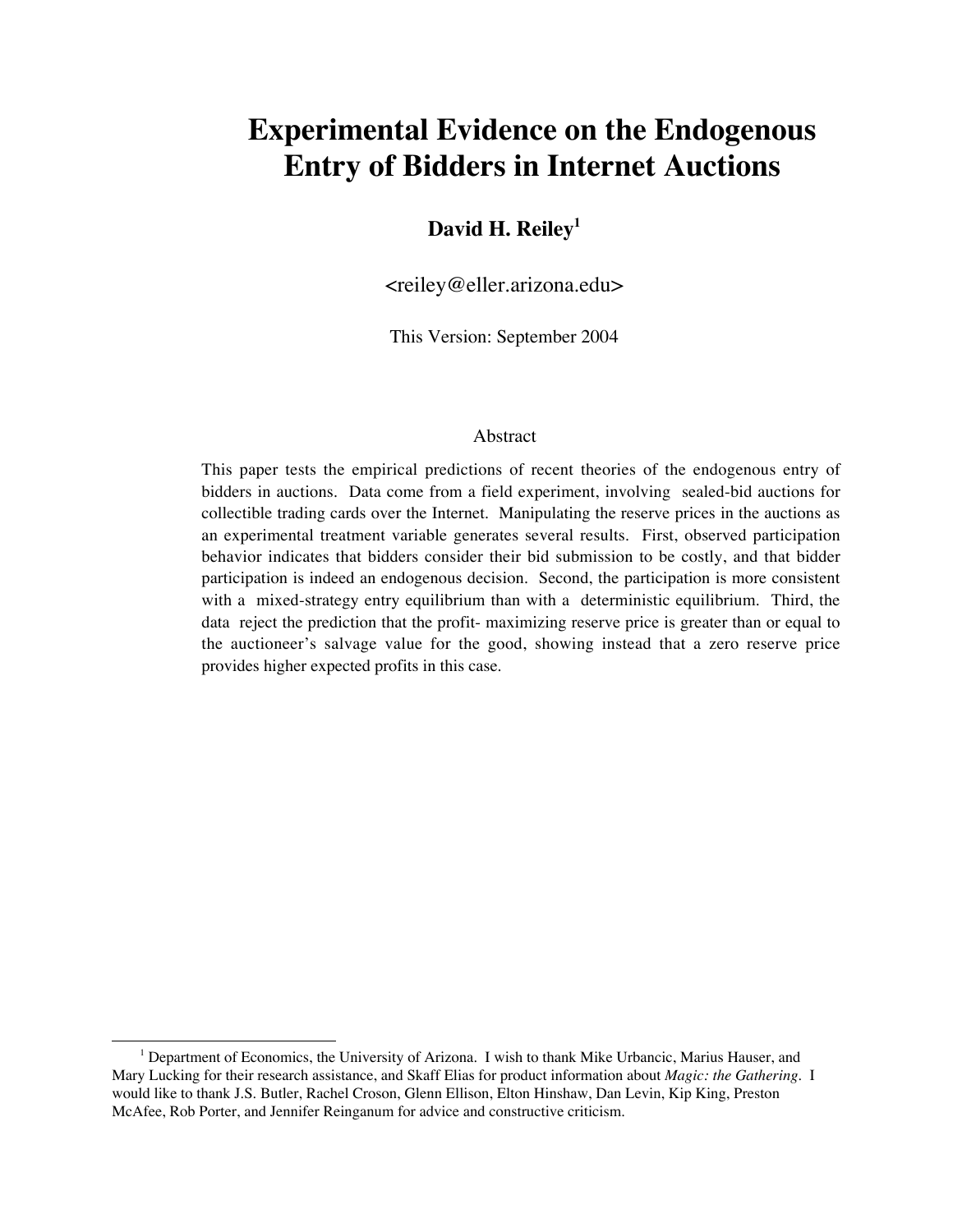# **1 Introduction**

The earliest theoretical models of auctions assumed a fixed number N of participating bidders, with the number commonly known to the auctioneer and the participating bidders. More recent models have relaxed this assumption, considering the possibility of costly bidder participation, so that the actual number of participating bidders is an endogenous variable in the model. In this paper, I use a field experiment, auctioning several hundred collectible trading cards in an existing market on the Internet, to test the assumptions and the predictions of models of auctions with endogenous entry.

I concentrate on three empirical questions in this paper. First, can an experiment turn up evidence of endogenous entry behavior in a real-world market? The answer to this question appears to be yes. Second, given the existence of endogenous entry, does the entry equilibrium appear to be better modeled as stochastic, or as deterministic? Evidence from the experiment indicates that the stochastic equilibrium concept is a better model of behavior. Third, is it possible to verify the theory of McAfee, Quan, and Vincent (1998, henceforth, MQV), that even with endogenous bidder entry, the optimal reserve price for the auctioneer to set is at least as great as the auctioneer's salvage value? The answer to this question is "no," as a reserve price of zero appears to provide higher expected profits than a reserve price at the auctioneer's salvage value.

The field-experiment methodology of this study, that of auctioning real goods in a preexisting market, represents a hybrid between traditional laboratory experiments and traditional field research which takes the data as given. It shares with laboratory experiments the important advantage of allowing the researcher to control certain variables of interest, rather than leaving the researcher subject to the vagaries of the actual marketplace. (The key experimental treatment in this paper is the manipulation of the reserve price across auctions, to observe how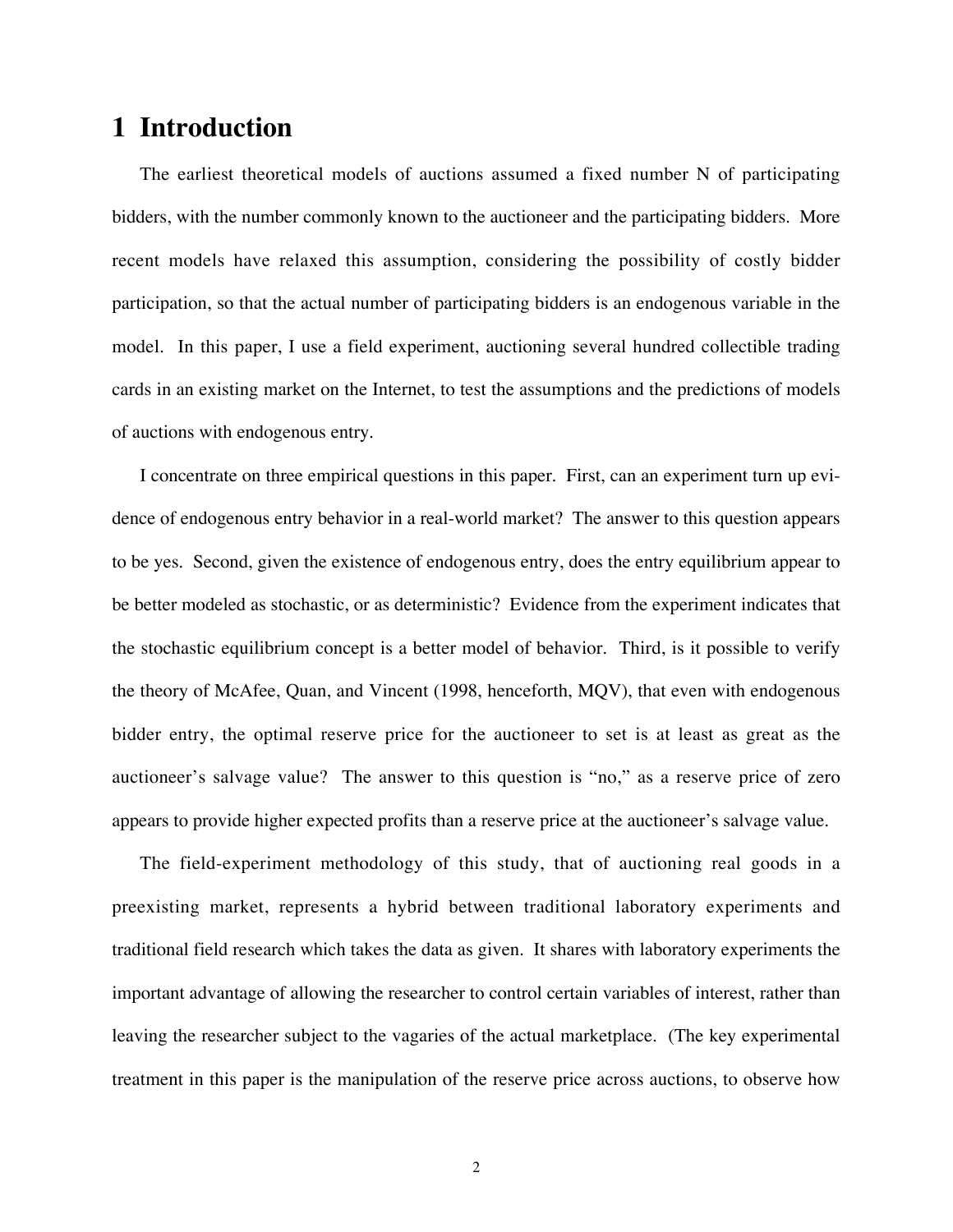participants react in their entry and bidding decisions.) It shares with traditional field research the advantage of studying agents' behavior in a real-world environment, rather than in a more artificial laboratory setting.

Although the experimental literature on auctions is vast,<sup>2</sup> almost all of these studies have imposed an exogenous number of bidders (determined by the experimenter). Three exceptions are Smith and Levin (2001), Palfrey and Pevnitskaya (2003), and Cox, Dinkin, and Swarthout (2001). Smith and Levin (2001) and Palfrey and Pevnitskaya (2003) design their experiments to determine whether the entry equilibrium which obtains is deterministic or stochastic, a question I also investigate in this paper. Cox, Dinkin, and Swarthout (2001) show that when participation in a common-value auction is costly, winner's-curse effects are attenuated.

In the empirical literature on auctions in the field, $3$  one recent study considers endogenous entry. Bajari and Hortacsu (2003) note that in eBay auctions for coin proof sets, the number of observed bidders is positively correlated with the book value of the item and negatively correlated with the minimum bid for the item. From this they infer that bidding is costly, and they therefore provide a structural econometric model of bidding that includes an endogenous entry decision. The present paper adds to the empirical and experimental literatures on the endogenous entry of bidders by conducting a controlled experiment to gather evidence on the type of endogenous entry found in a real-world market.

The paper is organized as follows. The next section describes the relevant aspects of endogenous-entry auction theory, focusing on the testable implications. The third section describes the marketplace where the experiment took place. The following twin subsections explain the respective designs of the two sets of experiments. The fifth section presents the results, and a

 $\overline{a}$  $2$  See Kagel (1995) for a review of auction experiments.

 $3$  See Hendricks and Paarsch (1995) for a review of empirical work on auctions.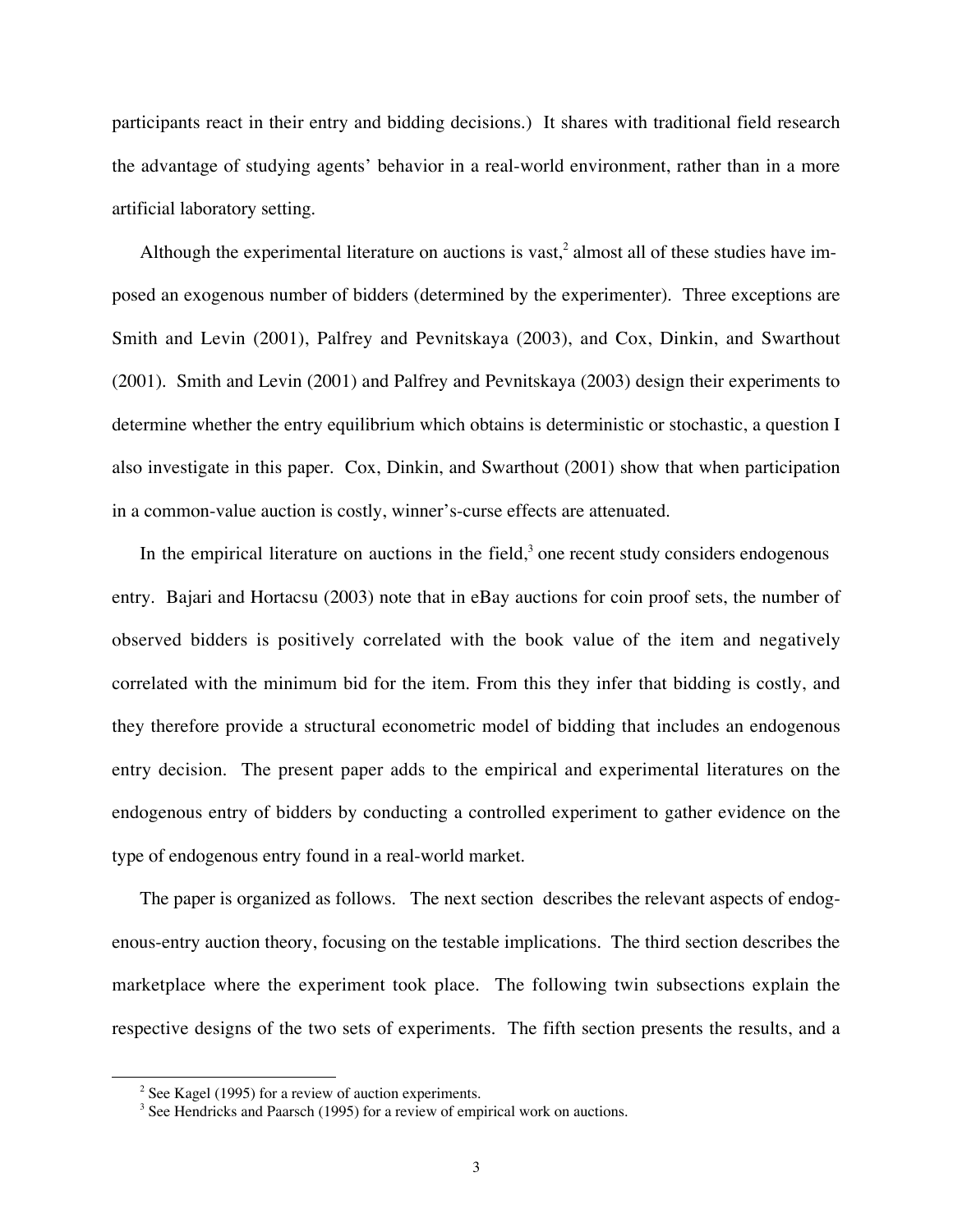sixth section concludes.

### **2 Theoretical Background**

Recently, there have been a number of important extensions to Vickrey's (1961) original model of auctions with a fixed, known number of bidders. The earliest examples of endogenousentry bidding models include Samuelson (1985), Engelbrecht-Wiggans (1987), and McAfee and McMillan (1987). In these models, bidders have some cost to participating (either the research required to learn one's value for the good, or the effort required to decide on a bid and submit it). This cost causes some potential bidders to stay out of the auction entirely, and can cause other effects as well. For example, Samuelson (1985) and Engelbrecht-Wiggans (1987), making different modelling assumptions, both find that endogenous entry drives down the auctioneer's optimal reserve price relative to a model of costless entry. One of the goals of the present paper is to demonstrate the existence of entry costs in a real-world auction market.

McAfee and McMillan (1987) model bidder entry as a pure-strategy, asymmetric Nash equilibrium. In these models, exactly n bidders enter the auction (out of a total of N>n potential bidders), and n is determined endogenously from the other parameters of the model (the auction format, the degree of affiliation of bidder values, the cost of entry, and so on). Alternatively, others have modeled a mixed-strategy, symmetric entry equilibrium (Engelbrecht-Wiggans (1987), Levin and Smith (1994), MQV (1998)). In the mixed-strategy models, bidders each enter with probability  $\rho$ , where  $\rho$  is determined endogenously.<sup>4</sup>

Levin and Smith (1994) point out that the difference between pure-strategy (deterministic)

 $\frac{1}{4}$  These models find simple, symmetric solutions by assuming that bidders decide whether to participate before they learn their valuations. In my auctions, it is reasonable to assume that participants had information about their valuations before making the entry decision, so the entry outcome might be asymmetric. An example of such an asymmetric model is given by Samuelson (1985), where only those bidders with high valuations participate in the auction, and the entry equilibrium is in pure strategies.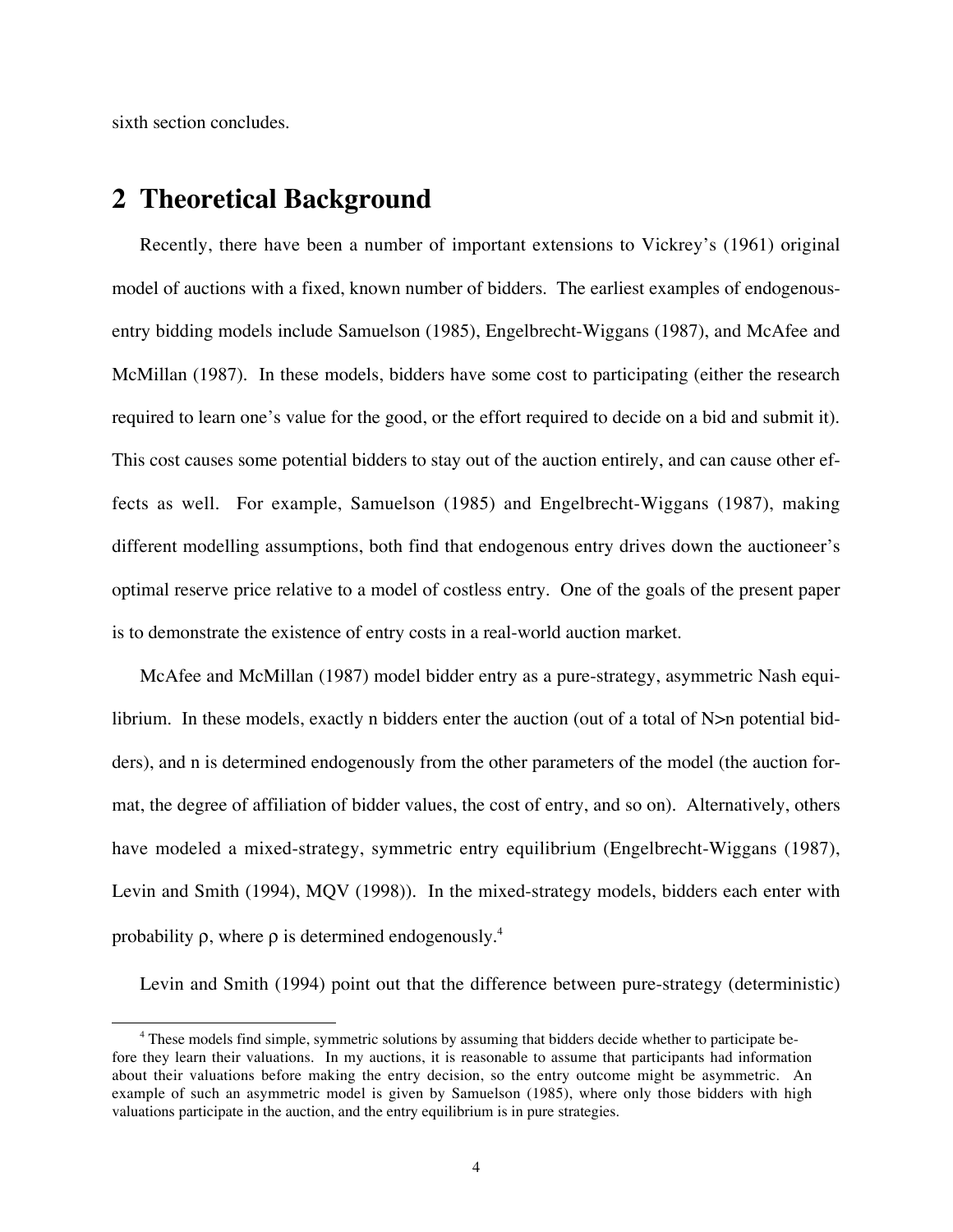models and mixed-strategy (stochastic) ones has implications for social welfare: if entry is stochastic, then expected social surplus is decreasing in the number N of potential bidders. The reason is that the variance of the number n of actual entrants is increasing in N, and such variance is costly. In common-value auctions, then, it turns out that auctioneers can increase both social welfare and their own profits by using reserve prices to discourage entry.

In a separate paper, Smith and Levin (2001) perform an experiment in which they attempt to determine whether entry by bidders is stochastic or deterministic: they find evidence in favor of their stochastic hypothesis. However, the experimental procedure doesn't actually involve any auctions; rather, it assigns simulated auction payoffs by a lottery procedure.<sup>5</sup> Palfrey and Pevnitskaya (2003) modify this experimental design to conduct a first-price sealed-bid auction after the entry decision. They observe that the same bidders tend to enter repeated auctions, indicating a pure- rather than mixed-strategy equlibrium. Pevnitskaya (2004) provides a theoretical model of heterogenously risk-averse bidders to explain this observation. When some bidders are more risk-averse than others, and all bidders know this fact,the more risk-averse bidders stay out of the auction deterministically in order to collect a fixed payoff. Only the relatively less risk-averse bidders enter the auction, also deterministically.<sup>6</sup> mixed-strategy equilibrium disappears in favor of a pure-strategy equilibrium the more risk-averse bidders stay out of the auction in favor of a fixed payoff, while relatively less risk-averse bidders enter the auction. In this paper, I attempt to provide evidence on the question of stochastic versus deterministic entry equilibria in a field environment.

 $\frac{1}{5}$ <sup>5</sup> Subjects made the decision whether or not to incur the cost c to enter. After the entry outcome was observed, each of the n entrants had a 1/n chance of winning the payoff for that round of the experiment.

<sup>&</sup>lt;sup>6</sup> An interesting implication of Pevnitskaya's model is that an auctioneer can actually make himself worse off by advertising a sealed-bid auction heavily. An increase in the number of potential bidders increases the self-selection effect, causing less and less risk-averse bidders to enter the auction, and thereby causing less aggressive bidding, as risk aversion is well-known to increase bids in a first-price sealed-bid auction.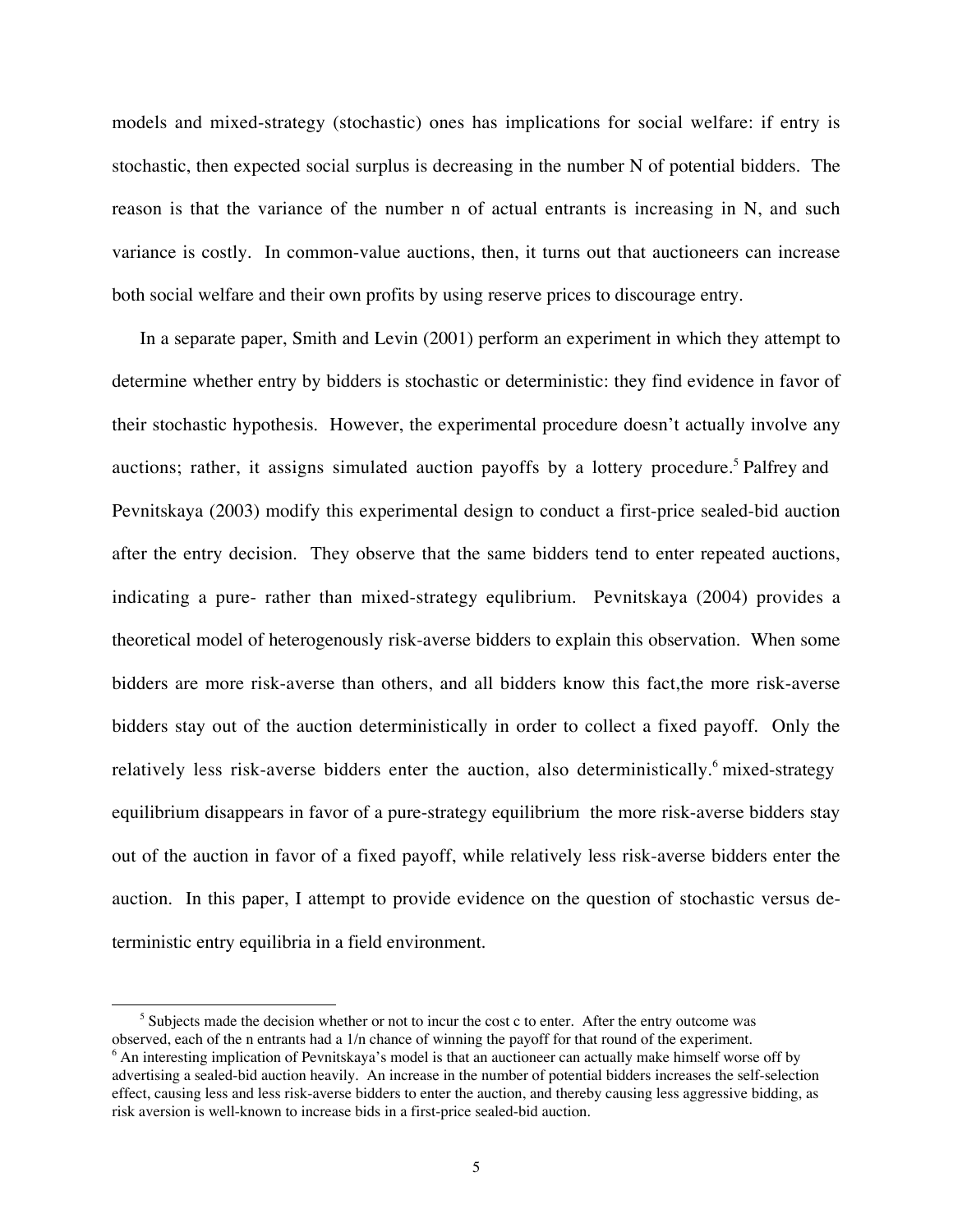MQV (1998) examine the effects of reserve prices where valuations are where bidder entry is endogenous and bidder valuations may be either affiliated. In their model, the auctioneer chooses a reserve price and announces her auction, together with the level of her reserve price, to N potential bidders. Bidders then decide whether or not to incur the participation costs, making a stochastic (mixed-strategy) entry decision. Next the participating bidders find out their private information about the value of the good, they submit their bids, and finally the auctioneer awards the good to the highest bidder. If no bidder chooses to enter and to bid at least the reserve price, then the auctioneer keeps the good for herself and earns some outside option utility, or "salvage value." The main prediction of MQV is that the optimal reserve price is at least as high as the salvage value of the good. This is a testable prediction; raising the reserve price from some lower value to the expected salvage value of the good should raise revenues for the auctioneer.

To summarize, this paper will attempt to answer three main questions. First, are entry costs relevant in the Internet auction market where I ran my experiments? Second, is the entry equilibrium a deterministic or a stochastic one? Third, is the optimal reserve price at least as high as the auctioneer's salvage value? Note that the first question is about an assumption of endogenousentry, the second attempts to distinguish between two rival theories, and the third is a test of the empirical prediction of a specific model.

## **3 Experimental Design**

For this experiment, I auctioned trading cards via first-price, sealed-bid auctions, varying the reserve prices across treatments. The data in this paper are the same as in Lucking-Reiley (1999). The experiments took place in 1995 in a pre-eBay online market for collectible cards from *Magic: the Gathering*, a game which has enjoyed great success since its launch in August 1993. In the game, players assume the roles of dueling wizards, each with their own libraries of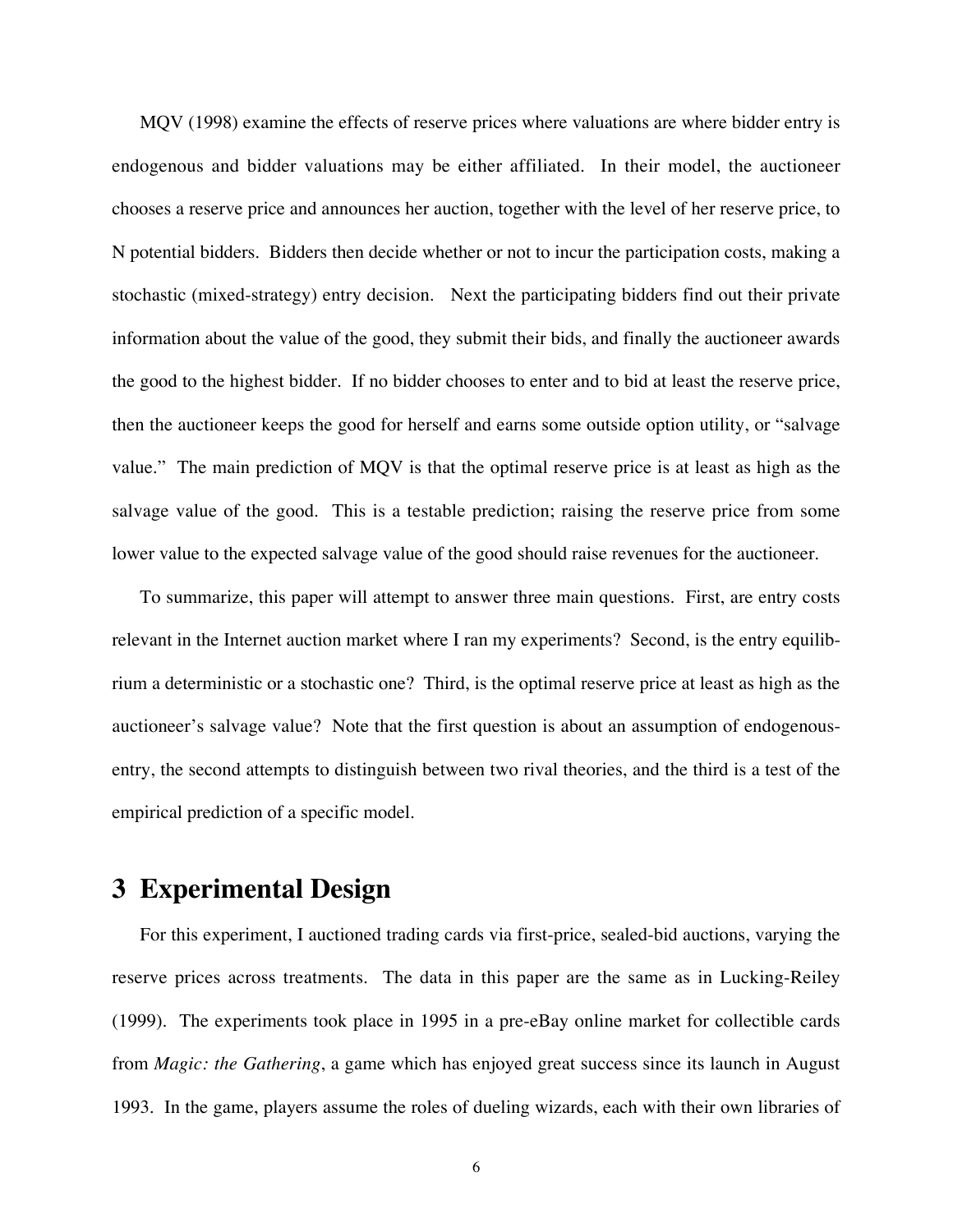magic spells (represented by decks of cards) that may potentially be used against opponents. Cards are sold in random assortments, just like baseball cards, at retail stores ranging from small game and hobby shops to large chain retailers. The games's maker, Wizards of the Coast (now a division of Hasbro) has developed and printed thousands of distinct card types, each of which plays a slightly different role in the game.

As discussed in Lucking-Reiley (1999), soon after the introduction of *Magic*, players and collectors interested in buying, selling, and trading game cards began to use the Internet to find each other and carry out transactions. In a Usenet newsgroup dedicated to this purpose, traders used a variety of trading institutions, including negotiated trades of one card for another, sales at posted prices, and auctions of various formats, typically lasting multiple days.

Scarcity was one major determinant of transaction prices for cards, as some cards were printed in relatively low quantities, and some cards had gone out of print. The most common inprint cards were not worth trading over the Internet; their values were pennies or less. Cards designated "uncommon" but not "rare" traded for prices of ten cents to two dollars. Cards designated "rare" but still in print typically ranged in price from one to fifteen dollars. Out-ofprint cards, depending on their initial scarcity and on other attributes, traded for as much as three hundred dollars. In this research project, I dealt only in out-of-print cards.

In addition to data generated in my own auctions, I also make use of contemporaneous market data from the weekly Cloister price list in this marketplace. Cloister was a card trader who wrote a computer program that automatically searched the marketplace newsgroup for each instance of each card name (with some tolerance for misspellings) and gathered data on the prices posted next to each card name in the newsgroup messages. It then computed statistics for each card, and automatically archived these data on the Internet as a public service for other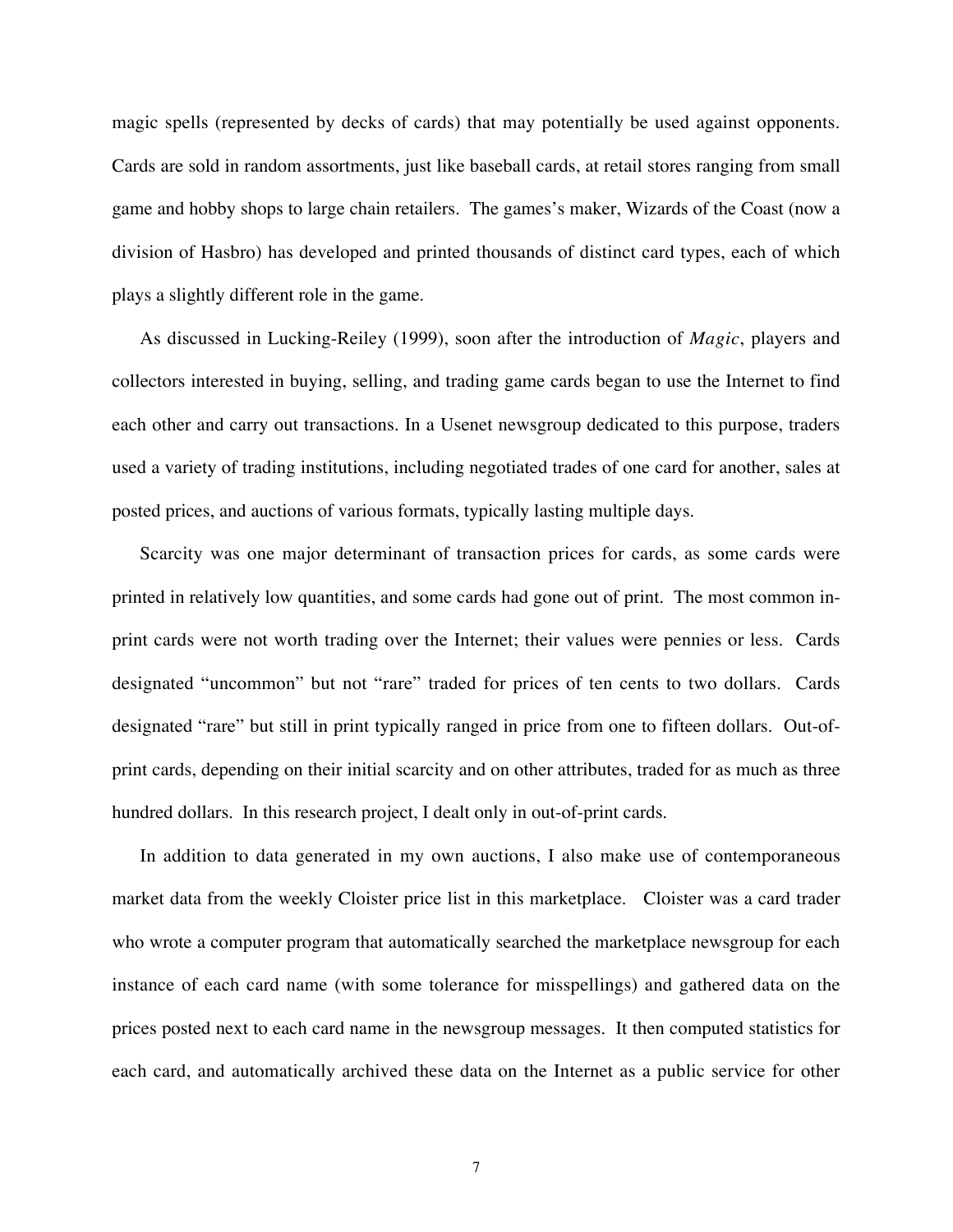interested traders.. Each card's reported list price is a trimmed mean over hundreds or thousands of different observations on the newsgroup. Despite some problems with these data, discussed in Lucking-Reiley (1999) many card traders adopted the Cloister price list as a standard measure of card market value, so I adopt it as a useful measure in my own analysis.

This marketplace represented an exciting opportunity to run auction field experiments. For the experiments, I purchased several thousand dollars' worth of cards (also via the Internet), and auctioned them off while systematically manipulating the reserve prices in order to observe their effects on bidder participation and bidding behavior. Because in any given week there were dozens of auctioneers holding *Magic* auctions on the Internet, as an experimenter I was able to be a "small player" who did not significantly perturb the overall market.

I employed two distinct experimental designs to collect the data. The first design examines the effects of a binary variable: whether or not minimum bids were used. By auctioning the same cards twice, once with and once without minimum bids, it exploits within-card variation to find the effects of the treatment variable on bidding and entry behavior. The second design investigates the effects of a continuous variable: the reserve price level (expressed as a fraction of the Cloister reference price). The between-card variation provides information that can be used to test the MQV prediction about the optimal reserve price level.

#### **4.1 Within-Card Experiments**

The first part of the data collection consisted of two pairs of auctions. Each of the four auctions was a sealed-bid, first-price auction of several dozen *Magic* cards auctioned off individually. This simultaneous auction of many different goods at once, although not common in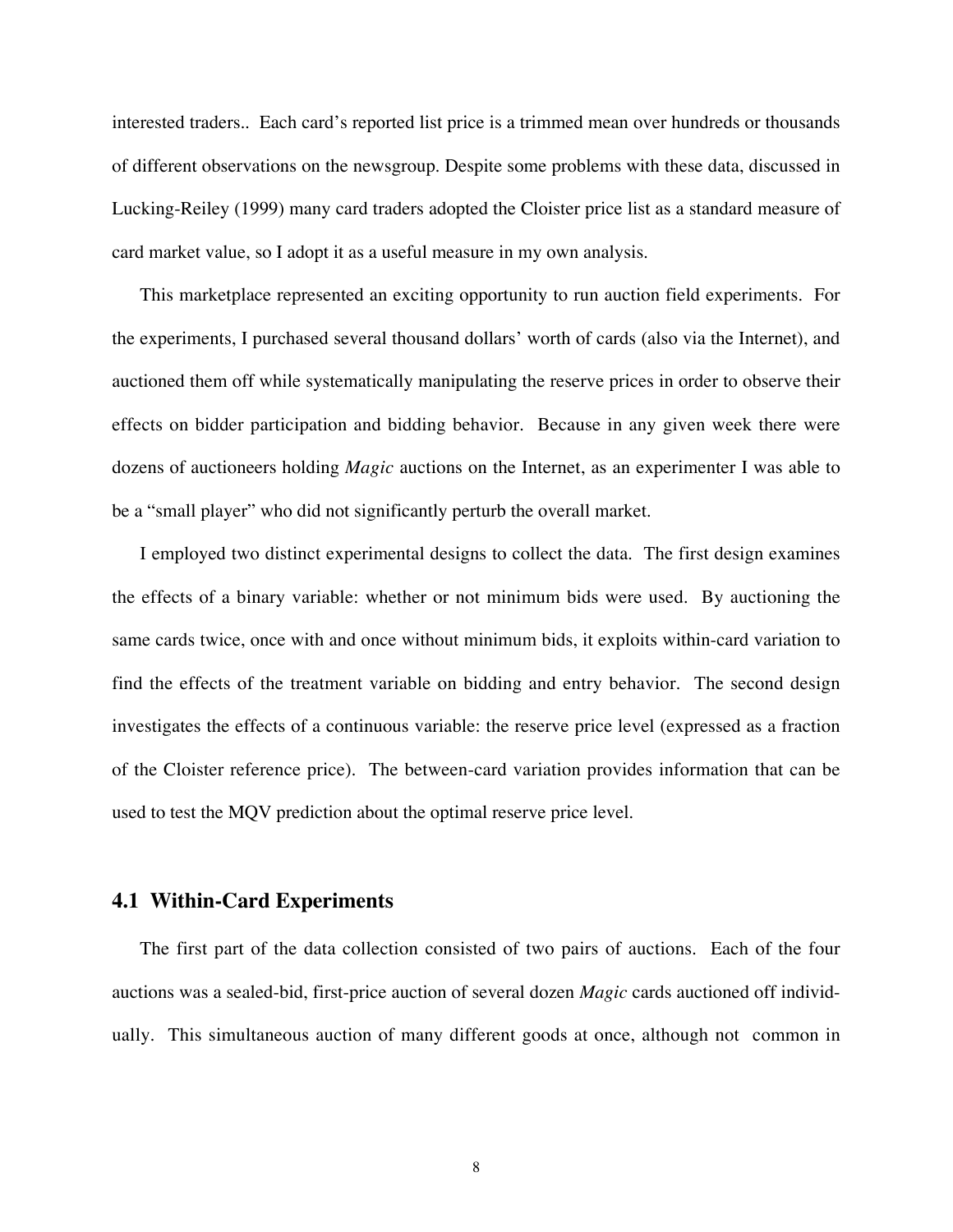other economic environments,<sup>7</sup> is the norm for auctions of *Magic* cards on the Internet. Running auctions in this simultaneous-auction format thus made the experiment as realistic and natural as possible for the bidders, who see many other similar auctions in the Internet marketplace for cards.

Each auction lasted for one week, from the time the auction was announced to the deadline by which all bids had to be received. I announced each auction to potential bidders via two channels. First, I posted three announcements to the appropriate Internet newsgroup. For each auction, I posted a total of three newsgroup messages spaced evenly over the course of the week of the auction. Second, I solicited some bidders directly via email messages to their personal electronic mailboxes. My mailing list for direct solicitation was comprised of people who had already demonstrated their interest in auctions for *Magic* cards by participation in previous ones.

The paired-auction experiment proceeded as follows. First, I held an absolute auction (no minimum bid) for 86 different cards (one of each card in the Antiquities expansion set). The subject line of the announcement read "Reiley's Auction #4: ANTIQUITIES, 5 Cent Minimum, Free Shipping!" so that potential bidders might be attracted by the unusually low minimum bid per card, essentially zero. (A 5-cent minimum is effectively no minimum, since the auction rules also required all bids to be in integer multiples of a nickel.) After the one-week deadline for submitting bids had passed, I computed the highest bid on each card. To each bidder who had won one or more cards, I mailed (electronically) a bill for the total amount owed.<sup>8</sup> After

 $\overline{7}$  $^7$  Although simultaneous auctions are not traditional for familiar auctions, such as those of art, estate goods, or tulip bulbs, such formats have been used for timber and offshore oil auctions. The advent of computerized bidding appears to be making the simultaneous auction format even more common. In addition to the card auctions in this newsgroup market, simultaneous Web-based auctions are becoming common at commercial sites such as eBay, and a simultaneous-auction format was used for the recent FCC auctions of spectrum rights (see McMillan (1994) for details).

<sup>&</sup>lt;sup>8</sup> Although the standard practice in this marketplace is for auctioneers and other card sellers to charge buyers for postage and/or handling, I chose not to do this. I wanted bidders to bid independently, as much as possible, on each of the cards in which they were interested. Someone seriously interested in one card might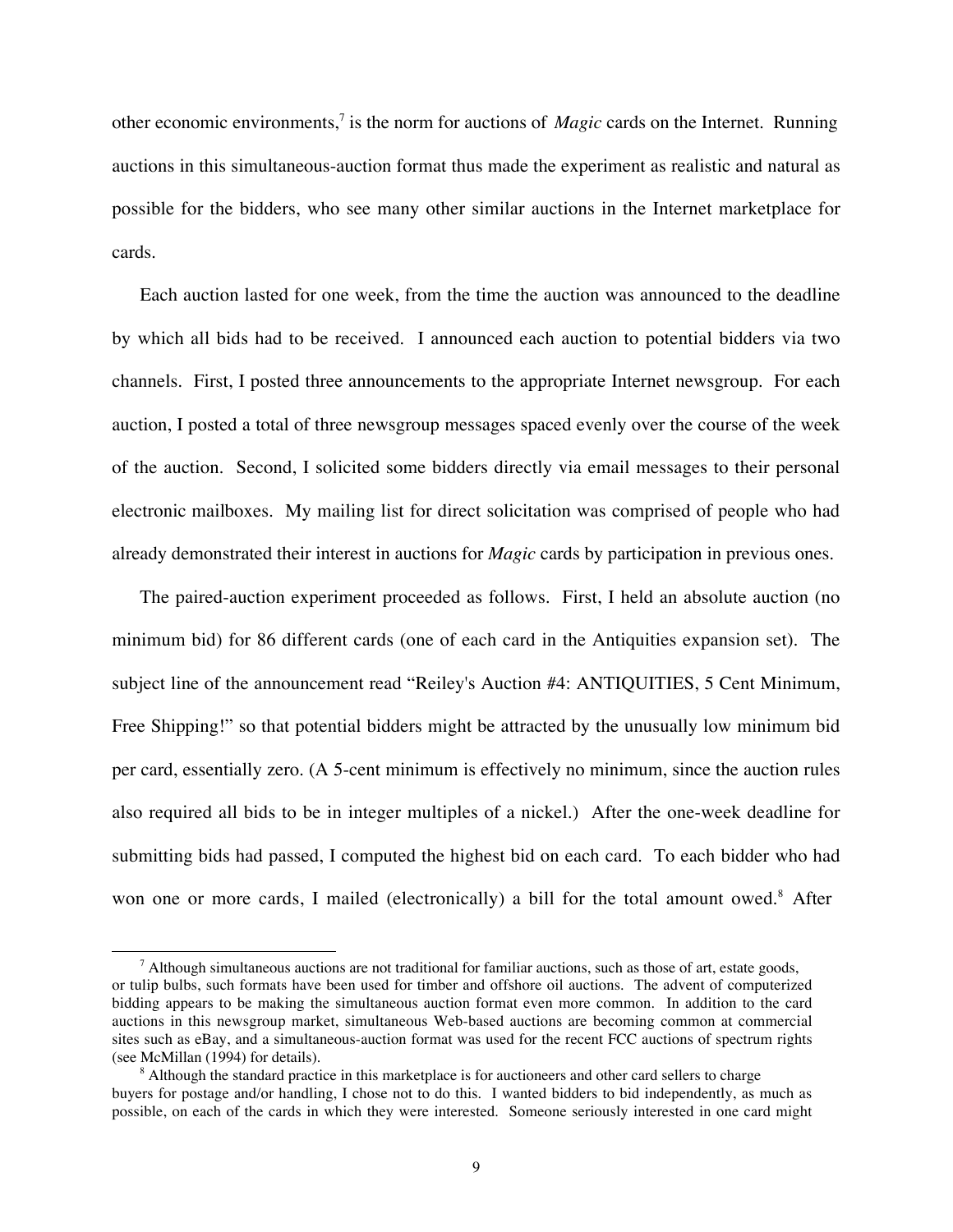receiving a winner's payment via check or money order, I mailed them their cards. Almost no one defaulted on their winning bids.<sup>9</sup>

I also mailed a list of the winning bids to each bidder who had participated in the auction, whether or not they had won cards. This represented an effort to maintain my reputation as a credible auctioneer, demonstrating my truthfulness to those who had participated. I did not, however, give the bidders any explicit information about the number of people who had participated in the auction, or about the number of people who had received email invitations to participate.

After one additional week of buffer time after the end of the first auction, I ran the second auction in the paired experiment, this time with reasonably high minimum bid levels on each of the same 86 cards as before. The minimum bid levels were determined by consulting the standard (trimmed-mean) Cloister price list of *Magic* cards cited in section 3 of this paper, and setting the minimum bid level for each card equal to 90% of the value of that card from the price list.

This contrast in minimum bid levels (zero versus 90% of the Cloister price list) was the only

 $\overline{a}$ 

decide to bid higher on a second card in the same auction than they would if the cards were auctioned independently, because they would like to spread out the postage costs per card by purchasing more than one card simultaneously from the same source. In addition, some of the cards I auctioned had rather low values, and I wanted to avoid having the card values be swamped by the cost of shipping. For example, if a bidder won a single card for 20 cents and then had to pay a fixed 50-cent shipping charge on top of that, the amount of useful information which could be derived from her bid would be rather suspect. Therefore, in the interests of keeping bid data as clean as possible, I decided to pay postage costs myself, and announced in advance that first-class shipping was included in the amount of each bid.

<sup>&</sup>lt;sup>9</sup> A small number of winning bidders failed to pay for the cards they had won. In all, I received payment for 90% of the cards sold, constituting 89% of the reported revenue in the within-card auctions. Almost all of the "deadbeat" bidders were those who won only a single card, and who explained that they had originally hoped to win more cards, and didn't feel it was worth it to complete the transaction. I discouraged such behavior, but was unable to eliminate it. Only one or two individuals won multiple cards but failed to pay for them. Since none of the unpaid cards seemed to have outlandishly high winning bid amounts, I have taken the point of view that all bids were made in good faith, and have not excluded any observations from my analysis.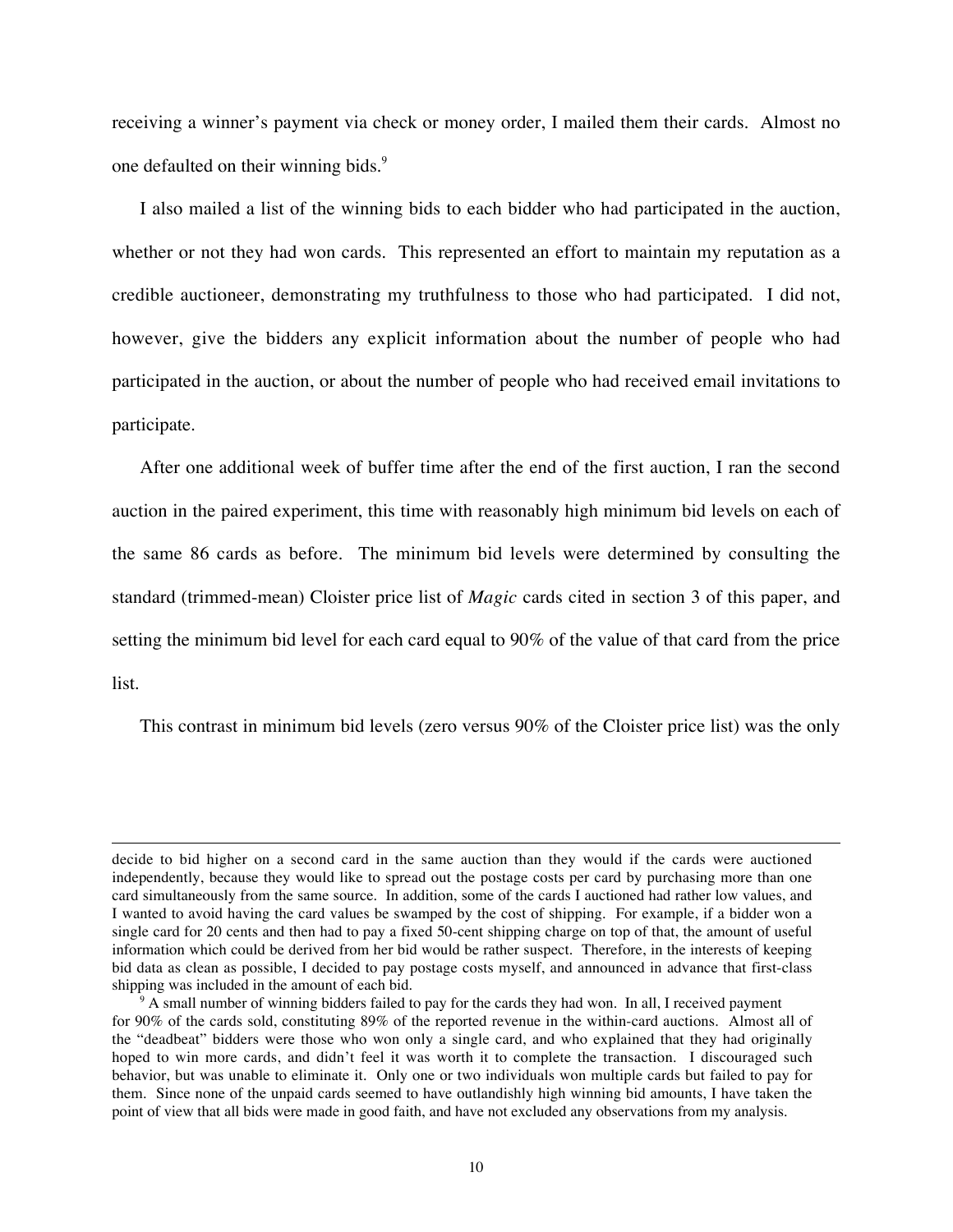economically significant difference between the two auctions.<sup>10</sup> By keeping all other conditions identical between the two auctions, I attempted to isolate the effects of minimum bids on potential bidders' behavior. One condition that could not be kept identical, unfortunately, was the time period during which the auction took place. Because the two auctions took place two weeks apart, there were potential differences between the auctions that might have affected bidder behavior. First, the demands for the cards (or the supplies by other auctioneers) might have changed systematically over time, which is a realistic possibility in such a fast-changing market as this one.<sup>11</sup> Second, since the auctions shared many of the same bidders, the results of the first auction may have affected the demand for the cards sold in the second auction.<sup>12</sup>

To control for such potential variations in conditions over time, I simultaneously ran the same experiment in reverse order, using a different sample of cards. This second pair of auctions each featured the 78 cards in the Arabian Nights expansion set, with minimum bids present in the first auction but absent in the second. Just as before, minimum bids were set at ninety percent of the market price level from the Cloister price list. The first auction in this pair began three days after the start of the first auction in the previous pair, so that the auctions in the two experiments overlapped in time but were offset by three days. Also, I used a larger mailing list for my email announcement in this pair of auctions (232 people) than I had for the previous pair of auctions

<sup>&</sup>lt;sup>10</sup> Both auctions lasted exactly seven days. The same 86 cards were up for bid in each auction. Each auction announcement was posted exactly three times to the marketplace newsgroup, and was emailed to primarily the same list of potential bidders. Even the subject line of the announcements and mailings was kept identical, except that in the second auction, the words "5 Cent Minimum" were removed.

<sup>&</sup>lt;sup>11</sup> For example, certain cards from the Arabian Nights expansion set increased in value by a factor of ten during their first year out of print. It turns out that market prices for cards were actually rather stable during the month in which this experiment was conducted, but I did not know *a priori* what was going to happen to card prices.

<sup>&</sup>lt;sup>12</sup> For example, suppose that a particular bidder is anxious to obtain a single Guardian Beast card for her deck, so that her valuation of the card is higher than that of any of the other bidders in the experiment. She may win the card in the first auction, and then have zero demand for that same card in the second auction. If this is generally the case for most cards, that the highest-value bidders in the sample are screened out in the first auction, then we might expect to see systematically lower revenues in the second auction.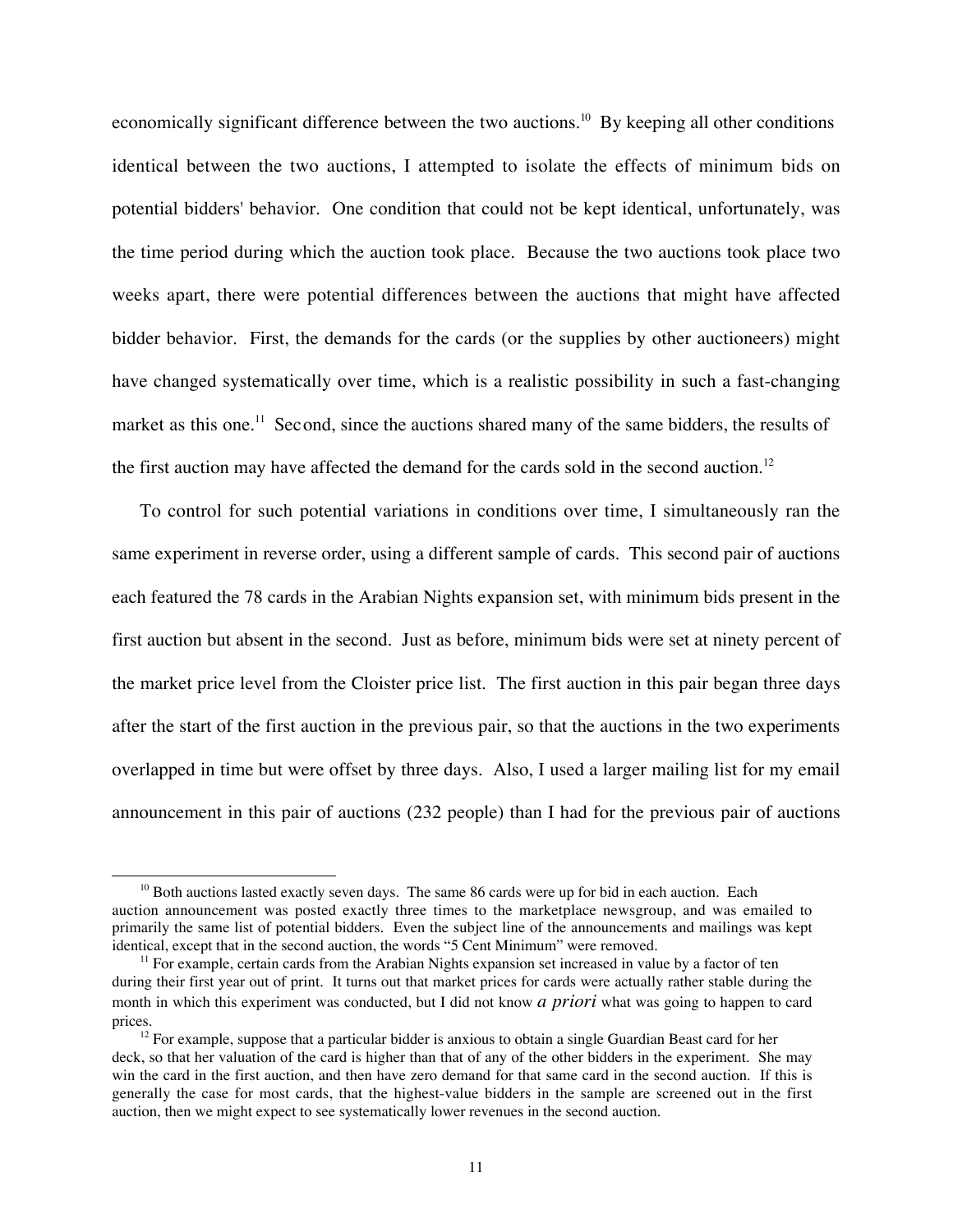(50 people), with the first mailing list being a subset of the second mailing list. Otherwise, all other conditions were identical between the two pairs of auctions. A sample auction announcement, as it appeared to the potential bidders both in electronic mail and in the marketplace newsgroup, is displayed in the Appendix.

Table 1 shows a set of summary statistics for each of the four auctions in the within-card experiments.<sup>13</sup> The auctions are displayed in two pairs: first Auctions AA and AR, for the 86 Antiquities cards, and then Auctions BA and BR, for the 78 Arabian Nights cards.<sup>14</sup> Auctions AA and BA were with no minimum bids, while Auctions AR and BR had sizable minimums (equal to 90% of the market price).

The table contains quite a bit of descriptive information about the auctions, including the number of participating bidders, the number of bids received, and the total payments received from winning bidders. Note two key points. First, "real money" was involved in the auction transactions. Of the 73 different bills I sent to winning bidders over the course of the experiment, the median payment amount for each auction was between \$10 and \$24. A few individual payments even exceeded \$100.

Second, in each auction there are multiple winners. The number of winners in each auction ranges from 6 to 27, and the fraction of bidders who win at least one card is between 40 percent

<sup>&</sup>lt;sup>13</sup> A note on mnemonics. The first letter represents the card set: A for Antiquities, B for Ara *bian Nights.* The second letter is A for an absolute auction (reserve prices equal to zero), and R for an auction with positive reserve prices.

These auctions were part of a series of auctions run for a larger research program, so participating bidders saw me run several other auctions (not part of the research presented here) during the same time period. This had two advantages where the experimental design is concerned. First, it helped avoid drawing bidders' attention to the point of my research. (For example, during this period I also ran an English auction and a second-price auction and another first-price auction, with different sets of cards.) I feared that if they knew I was looking for the effects of reserve prices, it might distort their behavior (for example, they might consciously try to bid consistently from one auction to another). Second, it had the effect of making bidders unsure of what I would do next. In particular, I didn't want bidders to expect that I would always auction the same card twice, for it might distort their behavior if they knew they would have a second chance to bid on the same card.

<sup>&</sup>lt;sup>14</sup> A few of the auction items I denote as "cards" were actually groups of cards: either a sealed packet of out-of-print cards, or a set of common cards bundled together.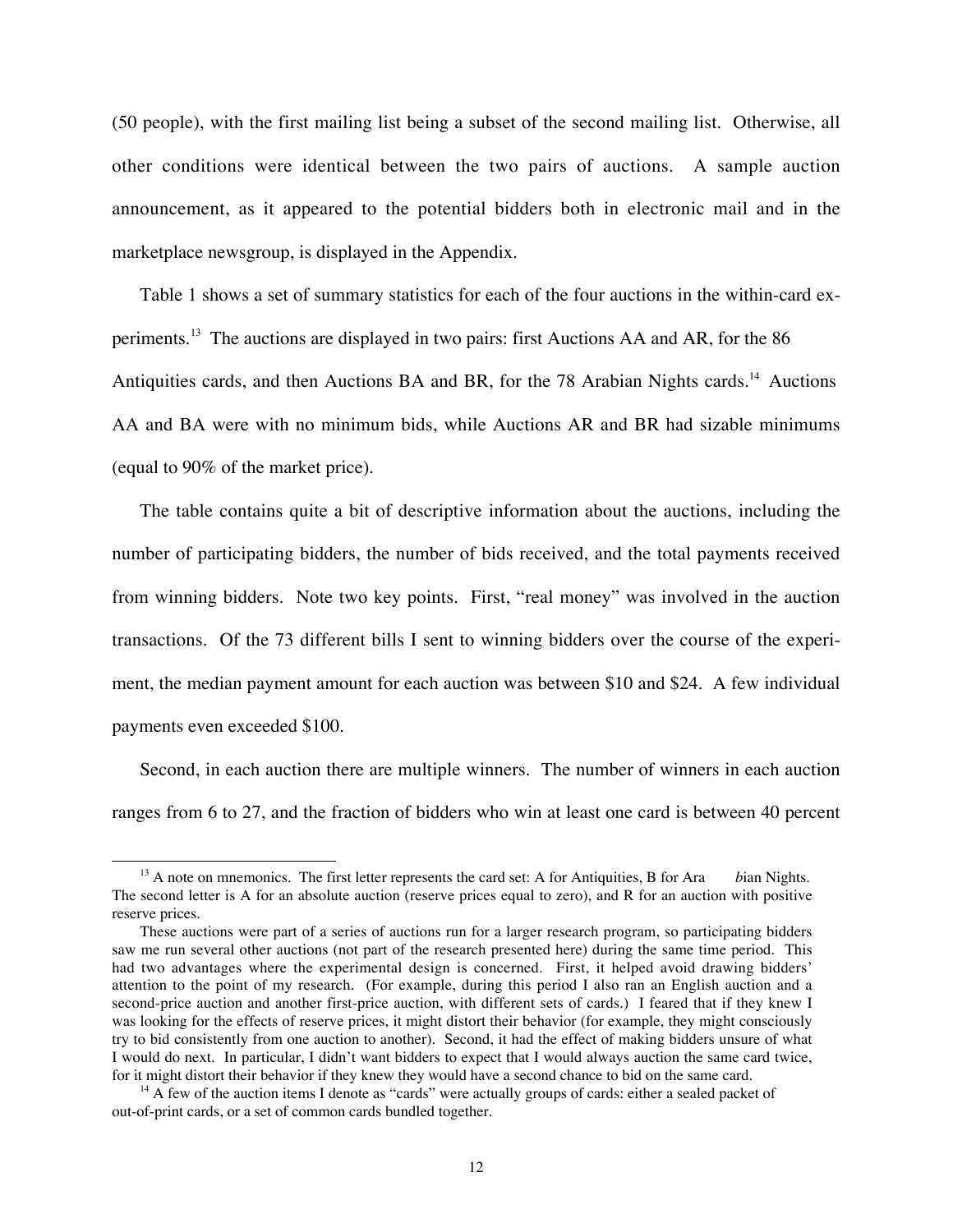and 86 percent. In each auction, the median number of cards won by each winner is between 2 and 3.5, while the maximum number of cards won by a single bidder ranges from 12 to 26. Except in Auction AR, no winner won more than 29 percent of the cards sold in any single auction. (In Auction AR, participation was very low: only 7 people submitted bids, 6 of whom won at least one card, and 39 of the cards went unsold.) The biggest spender in any of the auctions won cards totalling \$316.50 of the total revenue of \$774.75 in Auction BA, generating 41 percent of the revenue despite winning no more than 15 percent of the cards\_evidently, she was particularly interested in high-value cards. Thus, it is not the case that some people are the highest bidders on all cards in an auction, which suggests that a given bidder's valuations for different cards are at least somewhat independent. This gives some justification for reporting regression results in which each individual card bid is assumed to be an independent observation.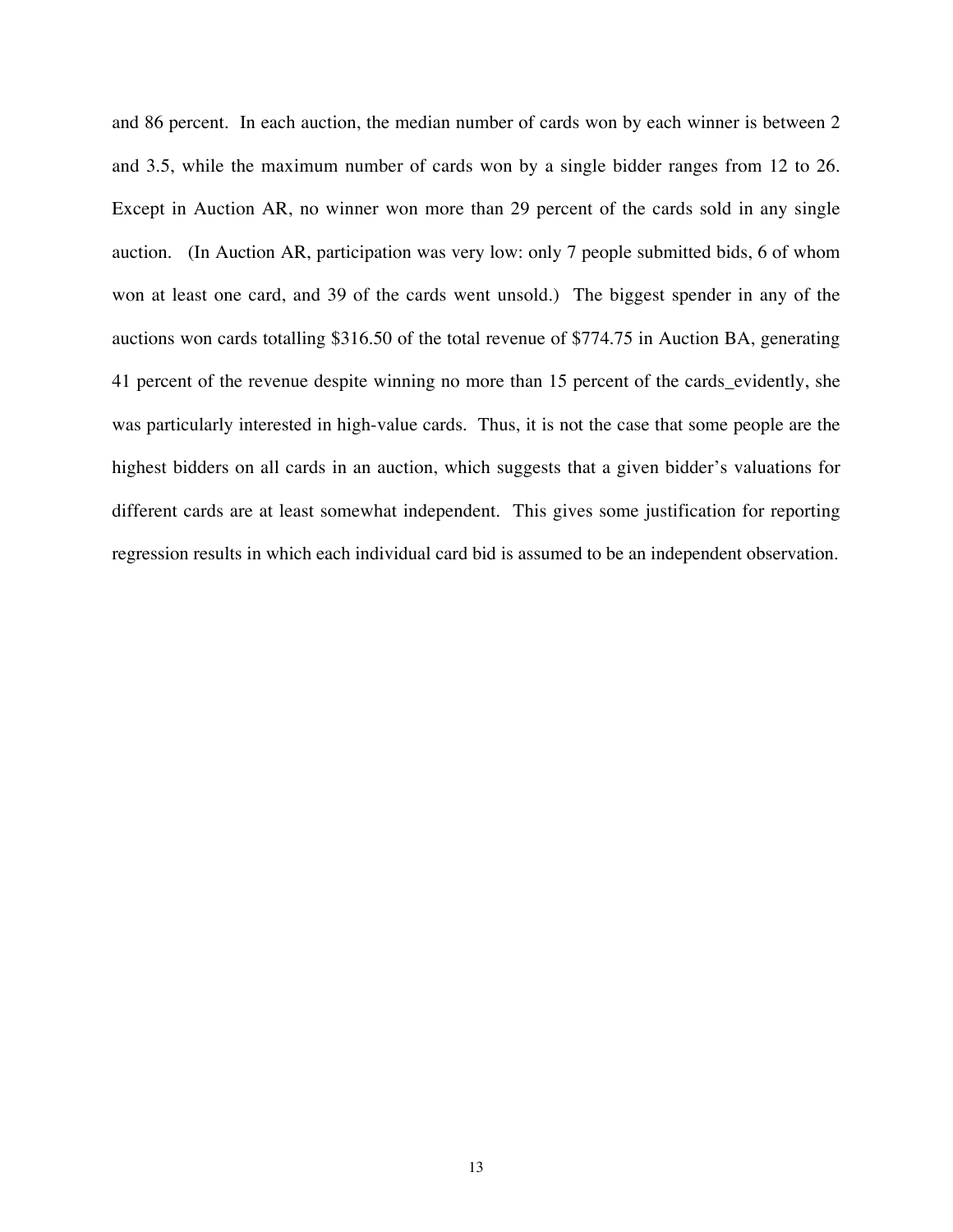#### **4.2 Between-Card Experiments**

A second set of experiments was designed to examine the effects of changes in the *level* of the reserve price, rather than merely changes in the *existence* of reserve prices. Five first-price, sealed-bid auctions took place, each with a one-week timeframe for the submission of bids. Each was a simultaneous auction of many different items, this time with no overlap of items between auctions. Each card in the first four auctions (R1 through R4) had a posted reserve price. The fifth auction (R0) used a zero reserve price on every card, in order to provide a basis for comparison.<sup>15</sup> Just as before, I announced each auction via three posts to the relevant newsgroup, as well as via email to a list of bidders.<sup>16</sup>

In the first four auctions, I auctioned 99 different cards each time, setting a reserve price for each card as a particular fraction of the current Cloister price of that card. In each of the first two auctions, nine cards were auctioned at a minimum bid of 10 percent of the Cloister price, nine at 20 percent, nine at 30 percent, and so on, up to a maximum of 110 percent of the Cloister price. For each reserve-price level, I chose an assortment of different cards with widely different Cloister prices, and scattered the group randomly across the complete list of cards. After an analysis of the data from those auctions, I chose to collect more data both at very low and at very high reserve price levels. Therefore, the third and fourth auctions were designed to have equal numbers of cards auctioned at reserve levels of 10, 20, 30, 40, 50, 100, 110, 120, 130, 140, and 150 percent of the Cloister price.<sup>17</sup>

<sup>&</sup>lt;sup>15</sup> It was necessary to do another absolute auction, rather than just reusing those of the previous section, because those took place in a substantially different time period, with a very different number of invited bidders, thus making their results incomparable to those of the within-card experiments.

<sup>&</sup>lt;sup>16</sup> For this series of auctions, the bidder pool was quite a bit larger than before. 531 individuals were emailed to participate in Auction R1, and as some people specifically requested to be removed from my auction announcement mailing list, the list dropped to 489 individuals by the time Auction R4 began.

<sup>&</sup>lt;sup>17</sup> In practice, the number of cards at each reserve-price level ended up not being precisely equal. Because I required bids to be in multiples of \$0.05, I always took the computed reserve price and rounded it down to the nearest acceptable bid amount. In the analysis below, I take the ratio of the actual reserve price used to the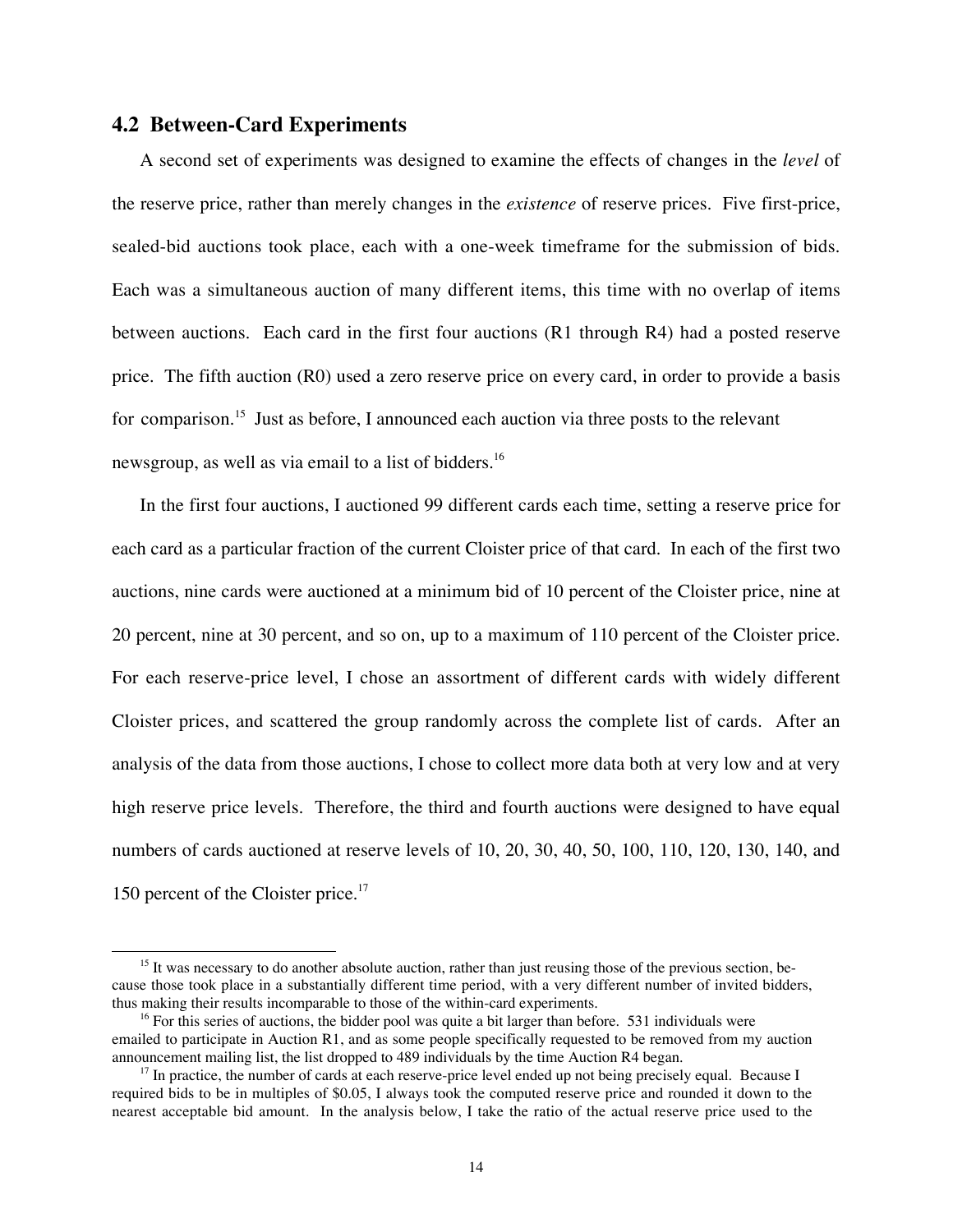This variation in reserve price levels was designed to investigate how both bidder behavior and expected auction revenue would react to changes in the reserve price, and to calculate the optimal reserve price level. Normalizing by the Cloister price, since this is a standard reference price computed in the same way for all *Magic* cards, makes cross-card comparisons feasible. Besides the exceptions noted above, all experimental protocols and bidder instructions were kept identical to those used in the auctions with reserve prices in the experimental design described in section 4.1.

Summary statistics for the between-card auctions are given in Table 3. In auctions R1 to R4, reserve prices ranged from 0% to 150% of each individual card's Cloister value, and the average reserve price level varied slightly from auction to auction, from 60% to 85%. In auction R0, of course, the average reserve price level was zero.

As can be seen in the table, each auction had dozens of bidders and hundreds of bids on individual cards. The number of people receiving email invitations to participate declined with each successive auction, but only due to recipients asking to be removed from my mailing list, so the changes in the mailing list should not have affected the number of potential participants. Note that the data from the between-card auctions is not directly comparable to that from the withincard auctions, because the size and composition of the pool of participating bidders changed considerably during the intervening six months. Very few bidders overlapped between the two experiments; most of the bidders in the between-card experiment were new recruits.

The table also displays aggregate statistics on revenue, including the total Cloister value of all the cards in each auction, the total revenue earned on cards which were sold, and a grandtotal revenue figure which also includes the salvage value of the unsold cards. The auction

 $\overline{a}$ 

Cloister price, and round to the nearest 10% level in order to examine the effects of the reserve price on expected revenue. This results in unequal numbers of cards at the different levels of reserve prices.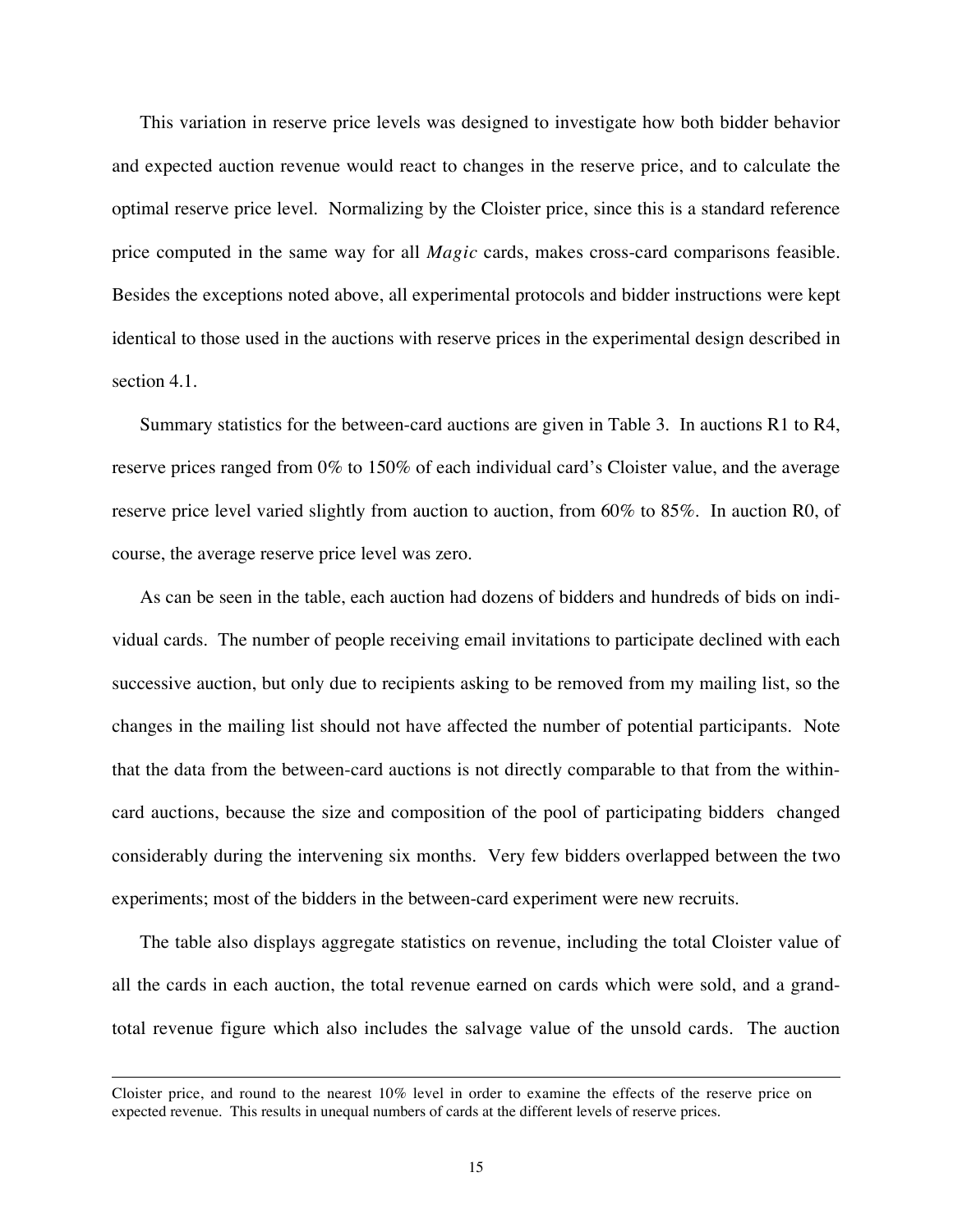revenue in each case was reasonably close to the total Cloister value of the cards; in Auction R2 I earned revenue greater than the total Cloister value, while in the three others I earned slightly less.

# **5 Results**

I now present the results from the experiment, separately for each of the three empirical questions outlined above. Are entry costs relevant? Is the entry equilibrium stochastic or deterministic? Do the auctioneer's profits improve as he raises the reserve price to be at least as high as his salvage value?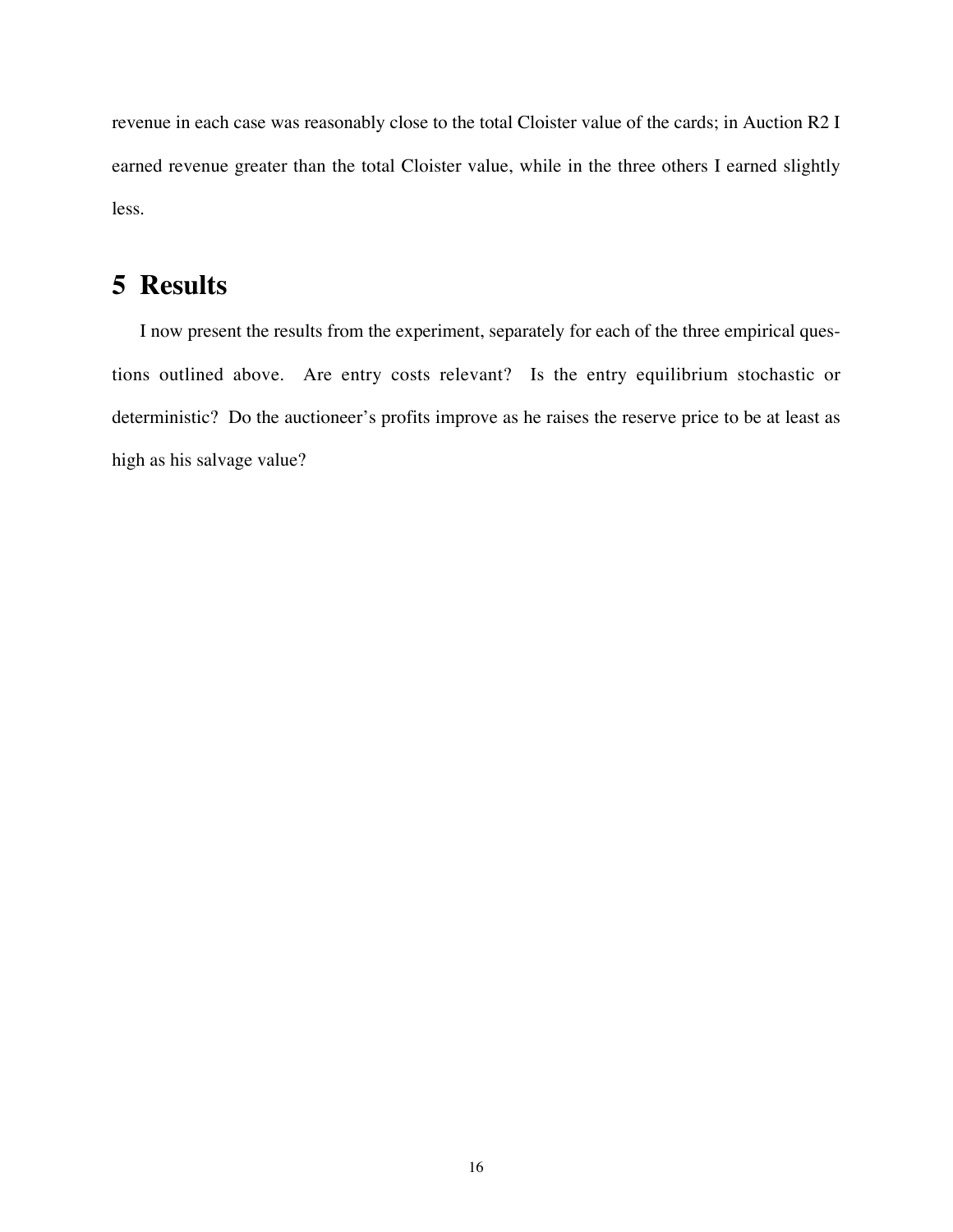#### **5.1 Entry costs are relevant**

The within-card experiments demonstrate that endogenous bidder entry appears to be the right model for this market. Statistics on the number of card bids per participating bidder are shown in Table 2. As expected, individual bidders tend to submit fewer bids in the presence of minimums than they do in the absence of minimums. This does not in itself demonstrate the existence of bidding costs; a bidder who contemplates how much to bid and then decides that the reserve price exceeds his maximum willingness could still be counted as having "participated," because the decision cost would already have been incurred even though the reserve price prevents me from observing a low bid. In the auctions with minimums, no single bidder submitted bids on even half of the cards; the maximum number of bids by a single bidder was 30. By contrast, there were bidders in both of the no-minimum auctions who submitted individual bids on every single card.

Interestingly, relatively few bidders followed this strategy of bidding on every single card in the absolute (no-minimum) auctions. Only one out of 19 bidders bid on every single item in Auction AA, and only six of 62 bidders bid on every single item in Auction BA. These statistics indicate that the cost of submitting a bid (the participation cost) is high enough to affect bidder behavior, and thus this experimental environment is appropriate for exploring endogenous-entry bidding models such as MQV. If there were no cost to submitting a bid, then one would expect to see all of the participating bidders submitting bids on every card (as low as a nickel, say), since every card does have some positive resale value even to people who get no consumption utility from it.<sup>18</sup> I conclude

<sup>&</sup>lt;sup>18</sup> Because of the time and transaction costs involved in selling it off, it is conceivable that for some bidders, the net resale value of a card might be less than five cents. However, most cards had gross resale values of over a dollar, and many bidders in this market could be assumed to take some pleasure in trading cards with others, as trading is a big part of the game culture.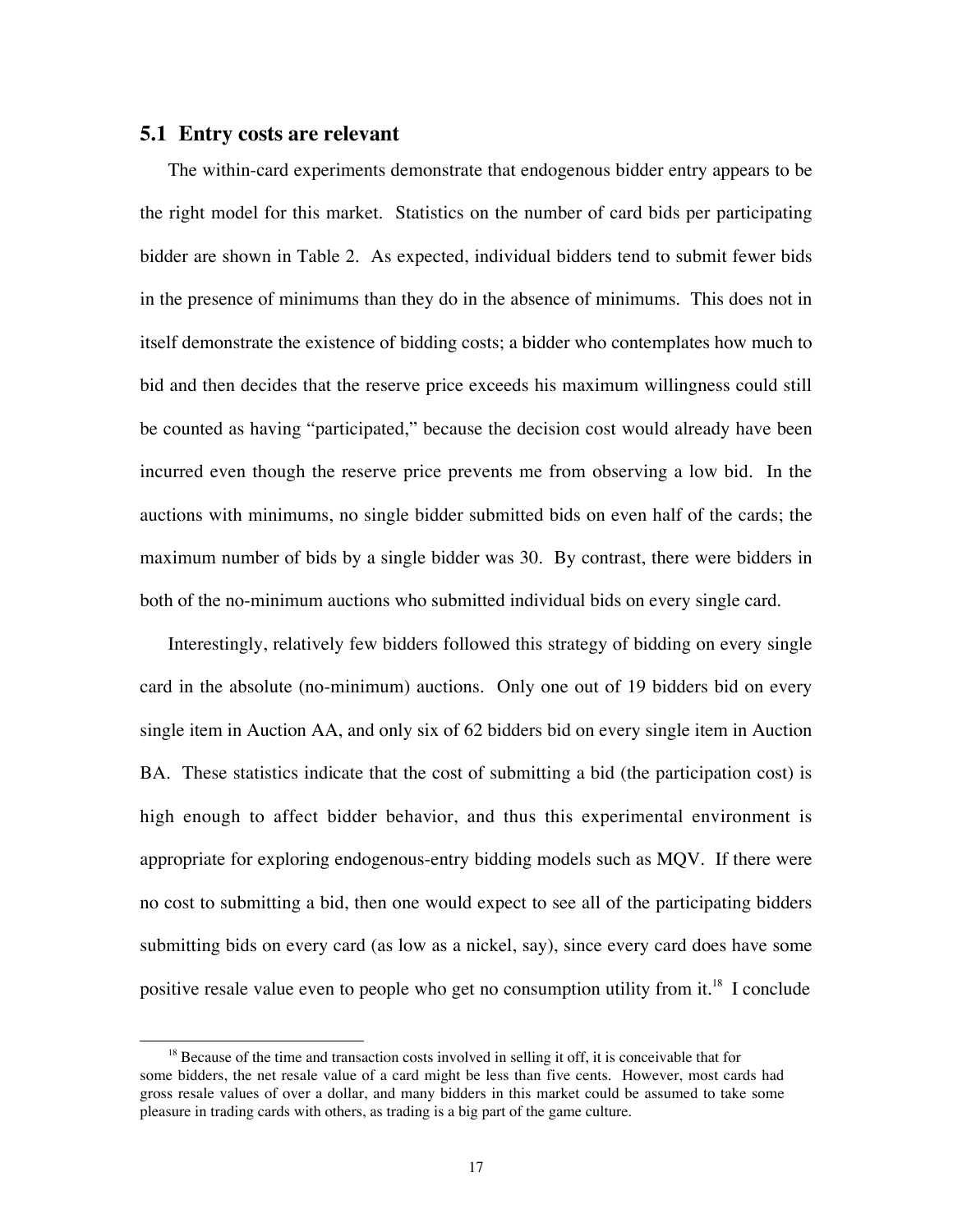that bidders deem the probability of getting a bargain (and thus a resale profit) on such a card is low enough that the expected profit from bidding does not always outweigh the cost of having to decide on a bid amount and to type the approximately ten characters required to submit another card bid. Indeed, the median number of card bids submitted by a single bidder was only 13 (of a possible 87) in Auction AA, and 14 (of a possible 78) in Auction BA, even though these auctions had no minimum bids.

Thus, bidders do appear to make a participation decision consistent with the existence of small entry costs; the number of participating bidders in each auction is not exogenous. The classical theory makes some accurate predictions about the effects of reserve prices, as shown earlier, despite this violation of its assumptions.

#### **5.2 Is the entry equilibrium stochastic or deterministic?**

Given the existence of endogenous entry, I now ask: is the entry equilibrium deterministic or stochastic? Very few bidders bid on a card both times it was offered, despite the fact that the same people were invited each time. Nineteen and seven bidders, respectively, bid in the two Antiquities auctions, but only 4 people overlapped between the two auctions. In the Arabian Nights auctions, there were 42 and 62 bidders, but only 17 of the bidders overlapped between the two. Thus, in each pair of auctions, there were a proportionally large number people who entered the first auction but not the second, and other people who entered the second auction but not the first. This argues in favor of a stochastic equilibrium, as the most natural kind of deterministic equilibrium is one in which the same bidders enter each time.

Two objections might be raised to the result just presented. First, it might be the case that people enter one auction but not the other because the latter auction has reserve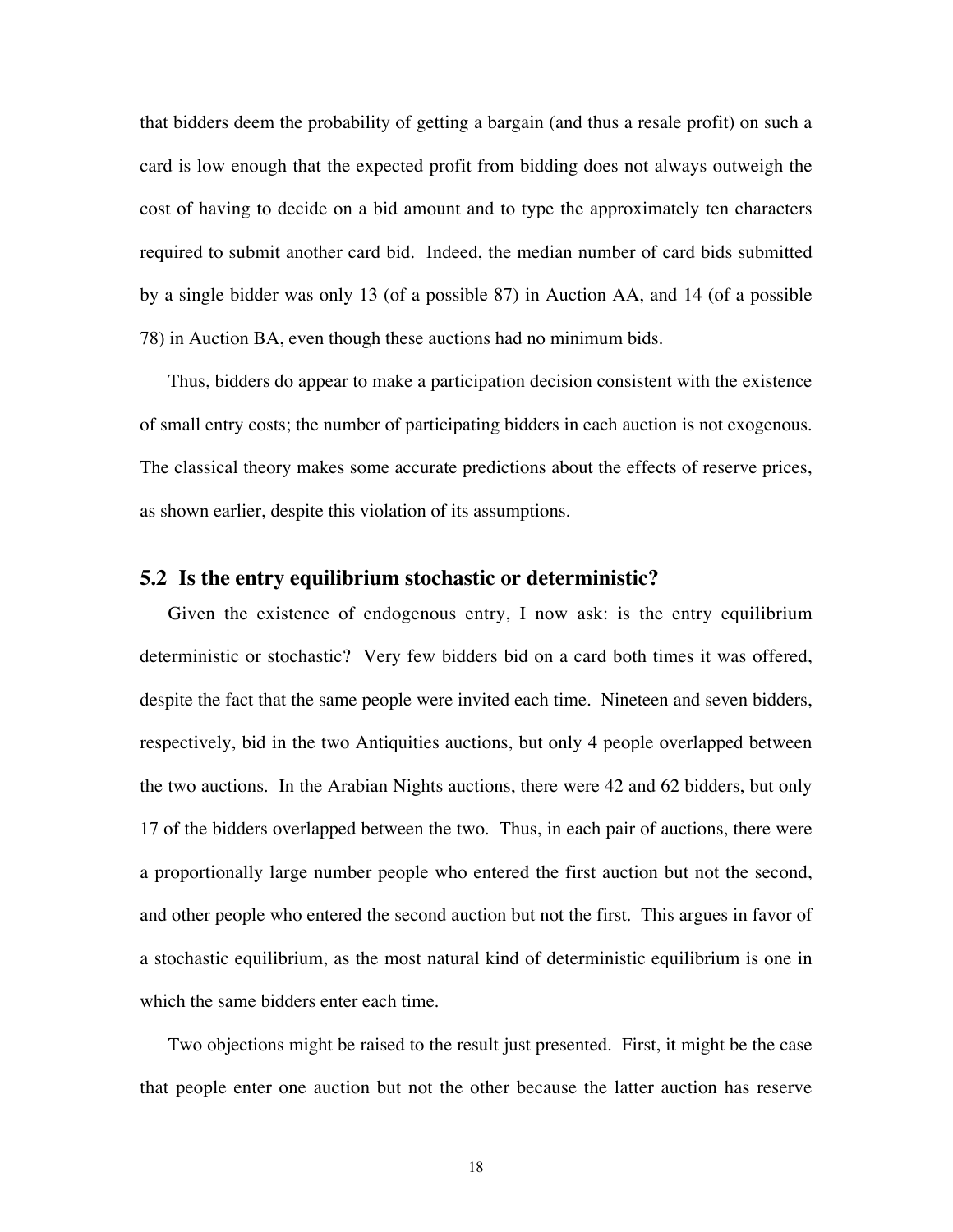prices which are higher than they are willing to pay. However, this screening-out explanation cannot account for the bidders who bid in the presence of reserve prices but fail to bid in the absence of reserve prices; there were 3 such bidders in the Antiquities auctions, and 25 such bidders in the Arabian Nights auctions. The second potential objection is that bidders may have bid in the chronologically first auction, but not the second, in a pair because they had already bought the cards by the time the second auction occurred. This complaint potentially affects the 25 Arabian Nights bidders just cited, who bid in Auction BR but not in Auction BA. Indeed, three of these bidders each placed a bid on a single card in Auction BR and won it, so there would be no reason to expect them to bid in the second auction. However, none of the remaining 22 bidders won all the cards they bid on in Auction BR: ten did not win any cards at all, while the remaining twelve won an average of 50 percent of the cards they bid on. It is still possible that these bidders managed to purchase the rest of the cards they were interested in from someone else during the week that passed between my two auctions, but I can at least say that they did not buy them from me. Thus, the evidence is fairly strong that bidders in these auctions made stochastic entry decisions: faced with the same auction opportunity, the same person might sometimes enter and sometimes fail to enter. This contrasts with the laboratory findings of Palfrey and Pevnitskaya (2003), who find .

The stochastic entry decision might not be due to conscious randomization by an bidder trying to follow a "mixed strategy" in the textbook sense. Perhaps bidders enter "randomly" because of other things happening in their lives: a college student had too much homework one week, or a computer programmer had a family emergency. Lots of random events could cause bidders to show up to one auction but not another. However,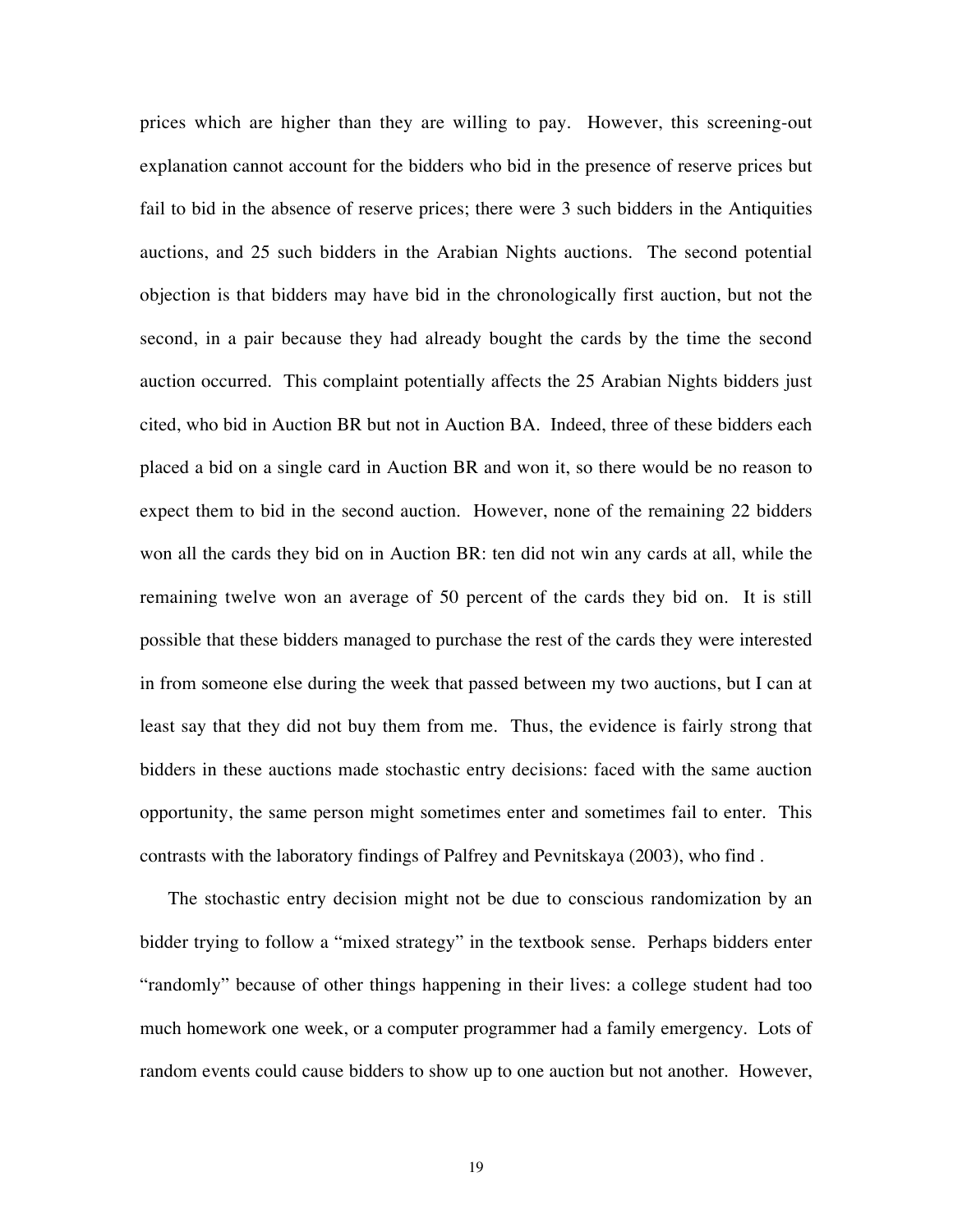in terms of auction design and welfare considerations, what matters is whether the entry decisions in a real-world auction are deterministically predictable by the auctioneer and by the rival bidders. My evidence shows that at least in this market, bidder entry decisions are stochastic, so the model of Levin and Smith (1994) has empirical relevance.

#### **5.3 Optimal Reserve Price with Endogenous Entry**

Recall that the main prediction of the MQV paper is that raising the reserve price from some low value to the salvage value of the good will increase expected auction profits, even in an endogenous-entry context. In order to understand the effect of the reserve price on expected revenues, I turn to the between-card experimental data. Recall that these data provide samples of auction revenues at differing reserve price levels (normalized by Cloister price for each card).

Table 4 summarizes the results of the experiment separately for each reserve-price decile, from reserve prices of 0% of the Cloister price to reserve prices of 150% of the Cloister price. The table displays the total number of cards I auctioned at each reserve price, the number of those which went unsold, and the mean and standard deviation of the revenues at each reserve price level. The revenues are also normalized by the Cloister price of each card, and an unsold card counts as an observation of zero revenue. The data are displayed graphically in Figure 1, with the mean revenues plotted against the reserve prices. The error bars show one standard error in each direction (where the standard error equals the standard deviation in revenues for that reserve price level divided by the square root of the number of observations at that reserve price level). We see that the revenues are quite high at a reserve price of zero, then drop off sharply at a reserve price of 10% of Cloister price. Revenues seem to rise again, generally, between 50% and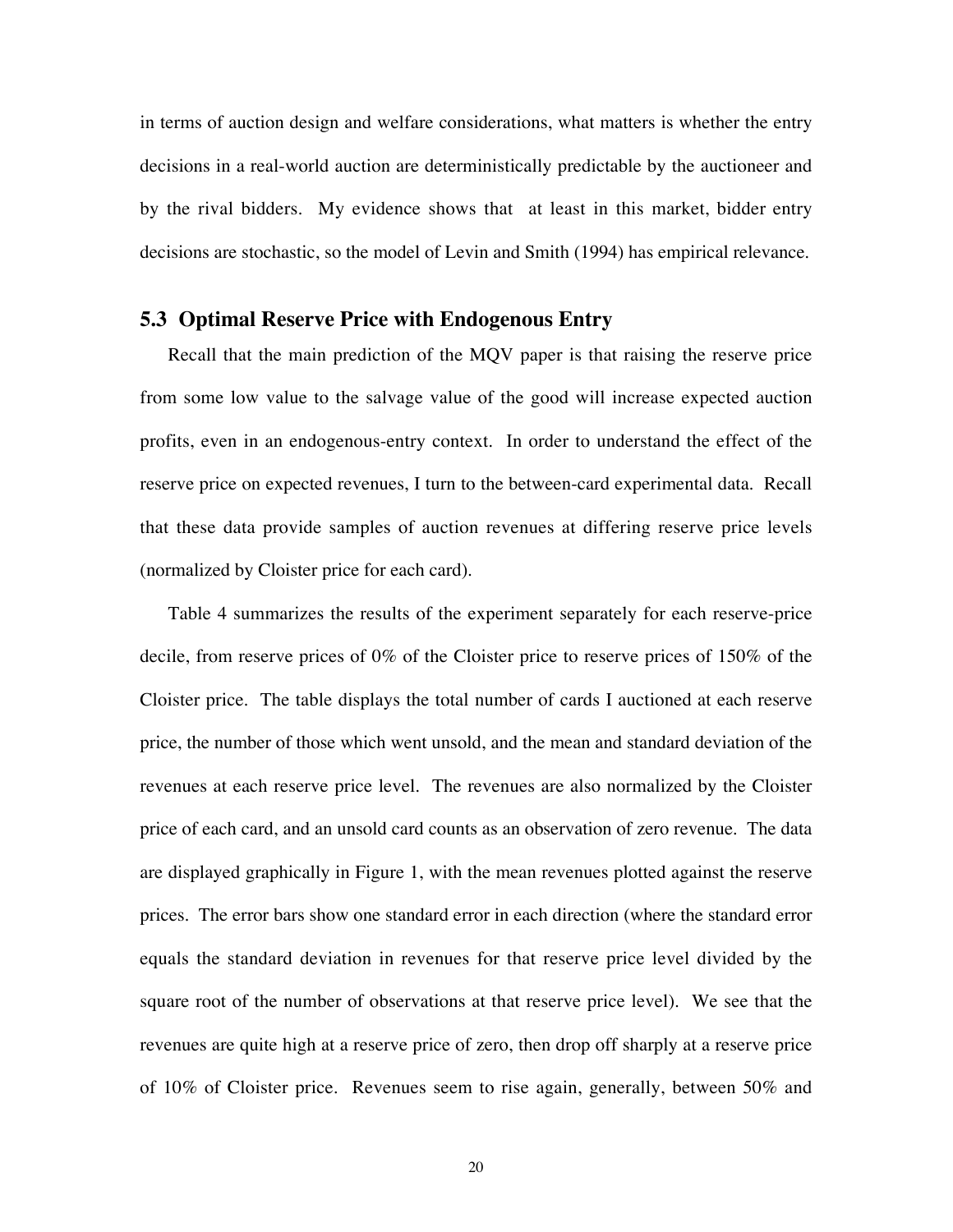100% of the Cloister price, then fall again at higher reserve price levels. There are surprisingly high revenues observed at 140% to 150% of the Cloister price, albeit with high standard errors.

To test the MQV prediction also requires an estimate of the salvage value for the unsold cards. I asked my local card dealer what he would pay me for my unsold cards; he responded with an offer that was 20 percent of their Cloister price. He further indicated that 20% of Cloister price would be his average offer price for cards of this quality and quantity, so I adopt a salvage value of 20% percent of the Cloister price for each card.<sup>19</sup>

Now the question is whether a reserve price equal to the salvage value yields expected profits at least as high as a reserve price less than the salvage value (0% or 10%) of salvage value. The point estimates of revenues certainly indicate that the opposite is the case. In order to perform a formal hypothesis test, first I calculate expected profits rather than expected revenues. For the 0% reserve price, all cards sold, so profits remain the same as revenues: 1.192. For the 20% reserve price, two cards went unsold; when I count salvage profits of 20% of Cloister price for each of these cards, the estimate of expected profit rises slightly, from 0.857 to 0.870. Using the calculated standard deviations, I conduct a test of the null hypothesis of equality between expected profits at 0% reserve price and expected profits at 20% reserve price. The resulting standard normal test statistic is 2.18, with a p-value of 0.029. Thus, I reject the null hypothesis of equality at the 5% level of significance, and conclude that expected profits are actually *higher* for a zero reserve price than they are for a reserve price equal to the

<sup>&</sup>lt;sup>19</sup> I might have been able to shop around for a better price with a different card dealer, but this represents my best estimate of a salvage value, which by definition should be net of all administrative costs, including search costs.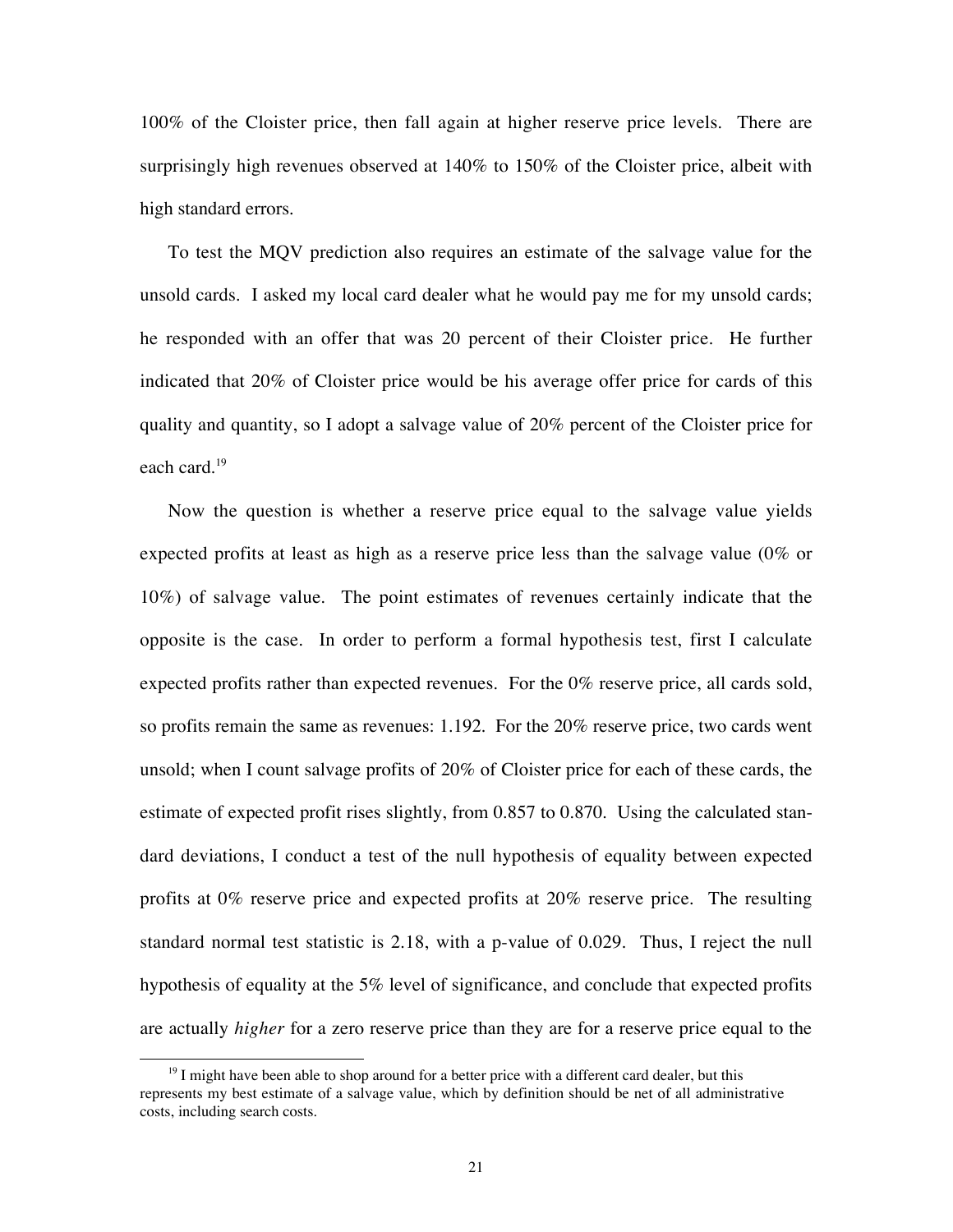salvage value. $^{20}$ 

This is a violation of the theoretical prediction, an example of a case in which the auctioneer does better to hold an auction with a zero reserve price than to set the reserve price equal to the salvage value. One possible explanation is that an auction with no reserve price generates more enthusiasm among bidders, causing higher levels of participation. In other words, modest minimum bids may eliminate some high valuationbidders, who would have bid high if they had participated, but decide not to participate unless their attention is attracted by an auction with zero minimum bids. Although a few items may end up being sold at very low prices, they might serve as "loss leaders," similar to the goods advertised at deep discounts by supermarkets, enabling the auctioneer to collect higher revenues overall. This proposed effect involves increased entry through attracting bidders' *attention*,with the absolute auction as a type of promotion, rather than assuming the bidders will make a careful calculation of the costs versus the benefits of bidding. Note in Table 4 that the total number of bidders in Auction R0 is actually lower than in the other auctions, which might seem to be evidence against this effect, although I should also note that the number of cards in auction R0 is also lower than in the auctions with reserve prices. One caveat about this finding is that most of the zero-reserve-price cards were sold in the same auction (R0). Although I did attempt to keep all other variables constant across auctions, the anomaly might be due to some uncontrolled factor which was different between R0 and the earlier auctions.

<sup>&</sup>lt;sup>20</sup> The reader might wonder about robustness to alternative assumptions about the salvage value. In particular is possible that I may have overstated auction profits, because my revenue figures are not discounted for the labor and postage I spent in order to ship the cards to the winning bidders, and therefore non-auction salvage might actually be more attractive, relative to auction revenues, than I initially assumed. Assuming salvage values of 30%, 40%, or even 50% of Cloister price still yields statistically significantly higher profits for a zero reserve price than for a reserve price equal to salvage value, so the result is quite robust. (The difference is no longer statistically significant for assumed salvage values of 60% or higher, as there are fewer observations at these higher reserve price levels.)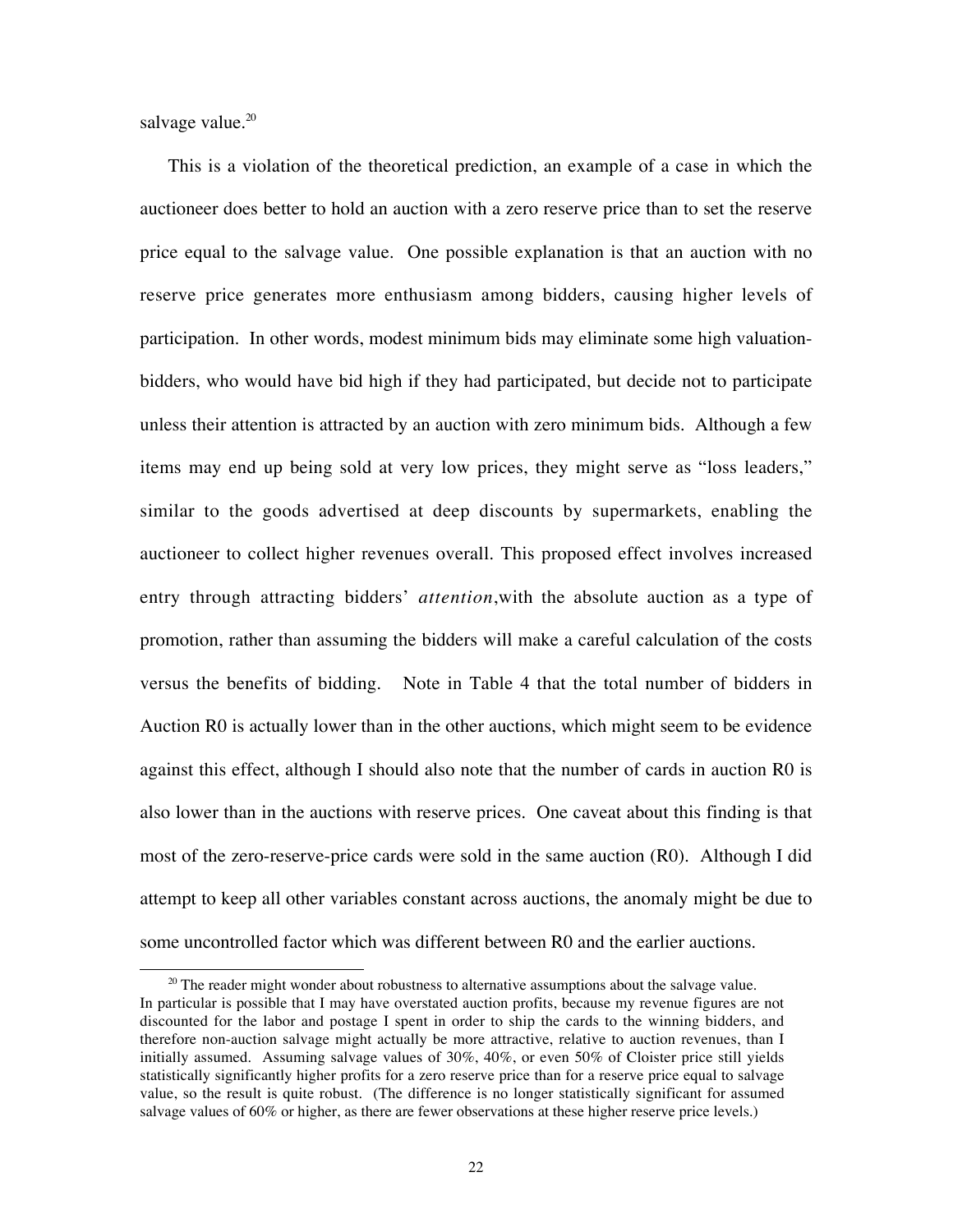# **6 Conclusions**

This study presents the results of controlled experimental auctions performed in a field environment. By auctioning real goods in a preexisting, natural auction market, I have obtained data in a manner that is intermediate between laboratory experiments and traditional studies of field data. Some variables were unfortunately unobservable and uncontrolled\_for example, I could not assign "valuations" for each good to each bidder, as a laboratory experimentalist might. On the other hand, I have the opportunity to hold constant most of the relevant variables in the environment, and to manipulate the treatment variable, which in this case was the existence and level of reserve prices. By giving up the ability to observe and manipulate some of variables that laboratory experimenters can control, I gained a realistic environment. The participants had previous experience bidding for the types of real goods I auctioned, and the auctions took place in an Internet- based market where bidder entry decisions seemed potentially important.

The first result is that entry costs are an important feature of this real-world auction markets, thus confirming the central assumption of endogenous-entry auction theory. The costs in the *Magic*-card market are probably not nearly as dramatic as those postulated in other markets (for example, in the market for offshore oil rights the bidders typically hire geologists to perform extensive analysis of the potential for oil in a given tract). Here, the cost of acquiring information about individual cards is quite small, but even the cost of typing in a bid amount appears to have observable effects.

Second, when the same cards were auctioned twice in rapid succession, very different sets of people decided to submit bids, despite the fact that the same superset of people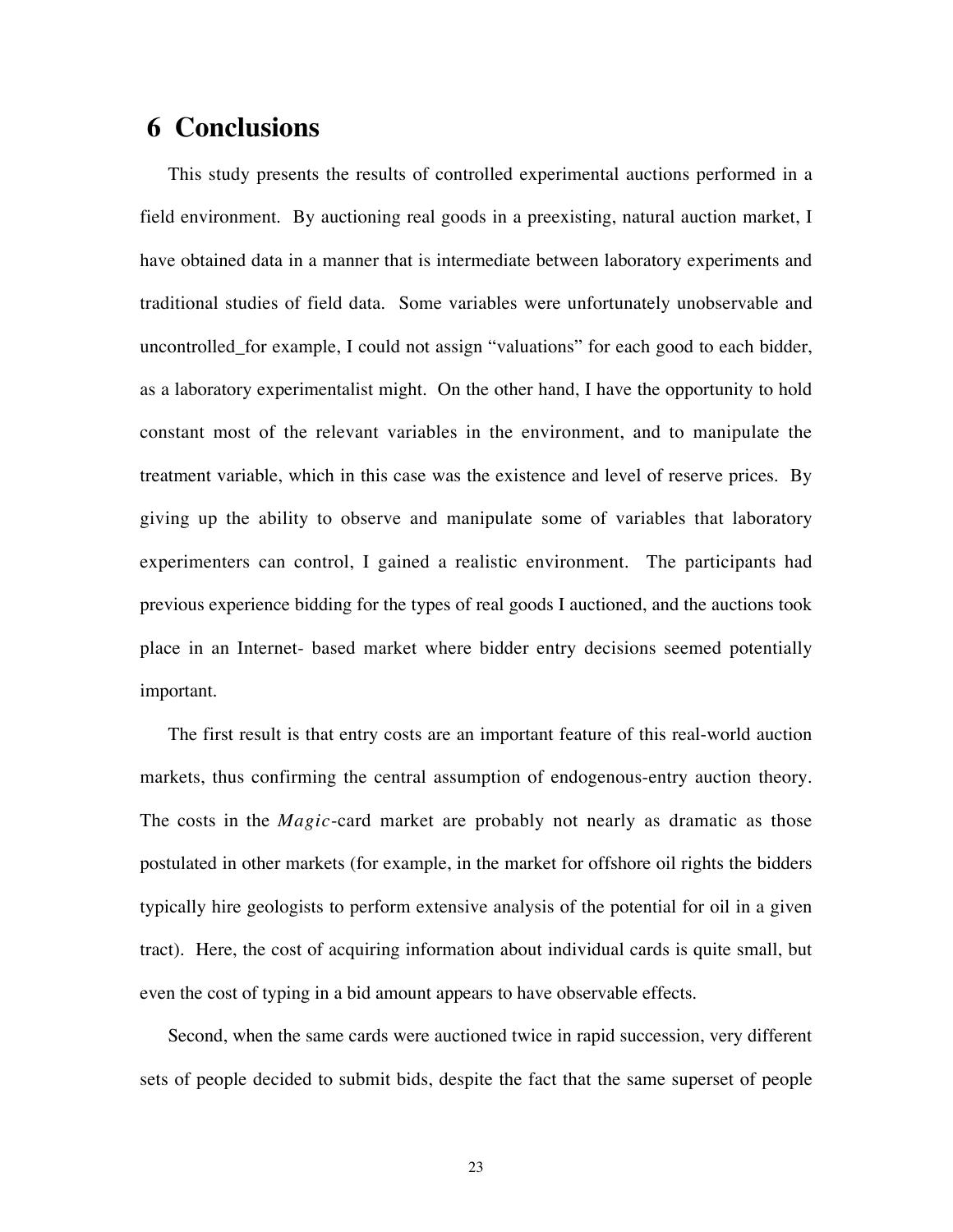were invited to participate both times. This can be interpreted as evidence in favor of the stochastic (mixed strategy) entry equilibrium model, where the number of participating bidders varies unpredictably.

Third, I found that, contrary to the theory of McAfee, Quan, and Vincent (1998), a zero reserve price can earn higher expected profits than a reserve price equal to the auctioneer's salvage value. Perhaps an absolute auction attracts significantly more bidder attention than an auction with even modest reserve prices, causing more additional entry than might be suggested by a model of rationally calculated bidder entry decisions. It will be interesting to see whether this finding can be replicated in other auction markets.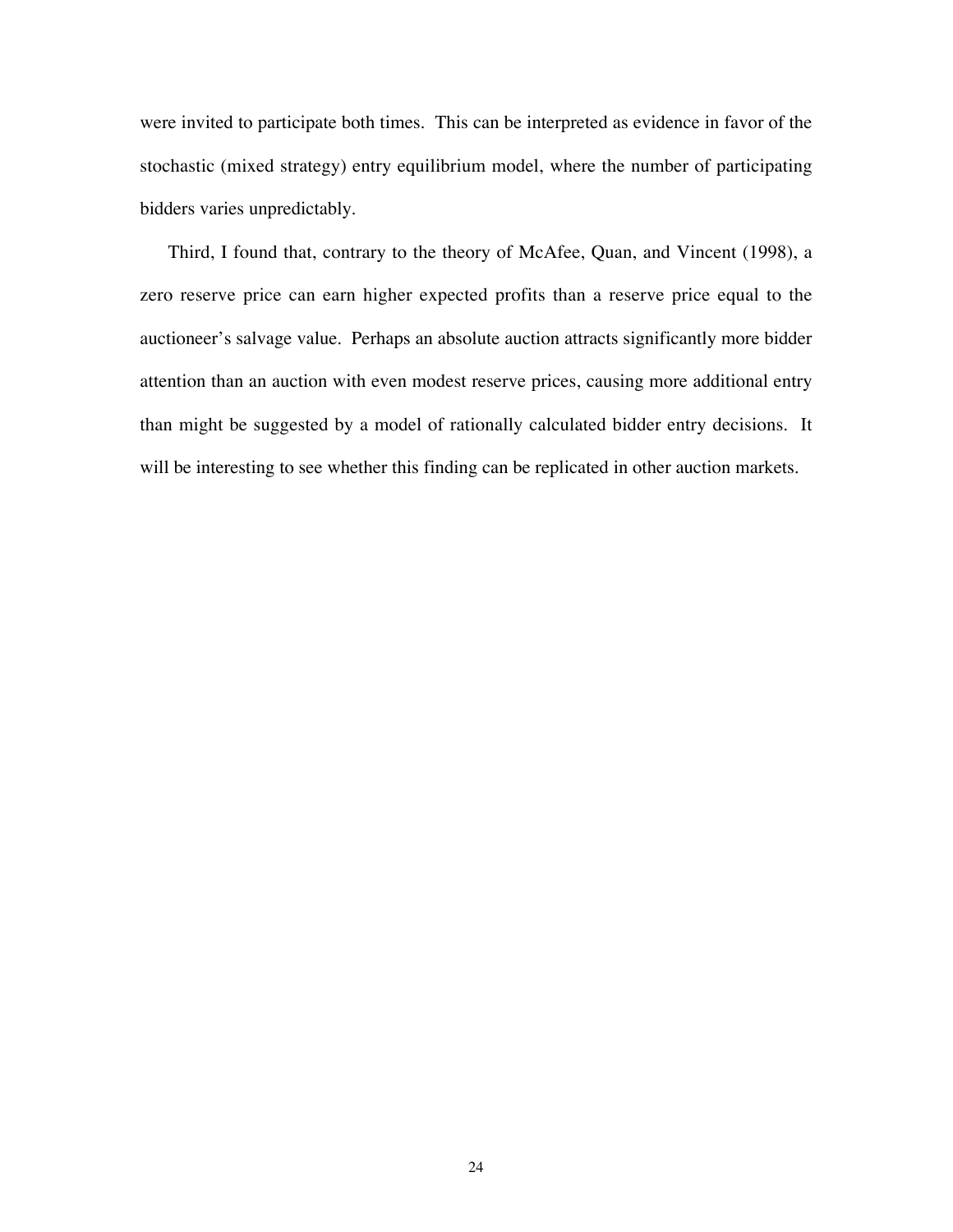# **References**

- Bajari, Patrick and Ali Hortacsu. "The Winner's Curse, Reserve Prices, and Endogenous Entry: Empirical Insights from eBay Auctions," *RAND Journal of Economics*, Summer 2003, vol. 34, no. 2, pp. 329-355.
- Black, Jason. *Cloister's Magic Card Price List*, <http://www.hhhh.org/cloister/ pricelists/>, various weekly issues.
- Cox, James C., Samuel H. Dinkin, and James T. Swarthout. "Endogenous Entry and Exit in Common Value Auctions," *Experimental Economics*, October 2001, vol. 4, no. 2, pp. 163-181.
- Cox, James C., Bruce Roberson, and Vernon L. Smith. "Theory and Behavior of Single Object Auctions," in *Research in Experimental Economics*, Vernon L. Smith, ed., Greenwich, Conn.: JAI Press, 1982.
- Engelbrecht-Wiggans, Richard. "On Optimal Reservation Prices in Auctions," *Management Science*, June 1987, vol. 33, no. 6, pp.763-770.
- Engelbrecht-Wiggans, Richard. "Optimal Auctions Revisited," *Games and Economic Behavior*, 1992, vol. 5, pp. 227-239.
- Hendricks, Kenneth, and Harry J. Paarsch. "A Survey of Recent Empirical Work Concerning Auctions," *Canadian Journal of Economics*, 1995, vol. 28, no. 2, pp. 315-338.
- Kagel, John H. "Auctions: A Survey of Experimental Research," in *The Handbook of Experimental Economics*, J. Kagel and A. Roth, eds. Princeton: Princeton University Press, 1995, pp.501- 585.
- Levin, Dan, and James L. Smith. "Equilibrium in Auctions with Entry," *American Economic Review*, 1994, vol. 84, no. 3, pp. 585-599.
- Levin, Dan, and James L. Smith. "Optimal Reservation Prices in Auctions," *Economic Journal*, 1996, vol. 106, pp. 1271-1282.
- Lucking-Reiley, David. "Using Field Experiments to Test Equivalance Between Auction Formets: Magic on the Internet," *American Economic Review,* 1999, vol. 89, no. 5, pp.1063-1080.
- Palfrey, Thomas R., and Svetlana Pevnitskaya, "Endogenous Entry and Self-Selection in Private-Value Auctions: An Experimental Study," Caltech Social Science working paper #1172, August 2003.
- Pevnitskaya, Svetlana, "Endogenous Entry in First-Price Private-Value Auctions: The Selection Effect," Ohio State University working paper, January 2004.
- Reiley, David H. "Field Experiments on the Effects of Reserve Prices in Auctions: More Magic on the Internet," University of Arizona working paper, August 2004.
- McAfee, R. Preston, and John McMillan. "Auctions and Bidding," *Journal of Economic Literature*, 1987a, vol. 25, no. 2, pp. 699-738.
- McAfee, R. Preston, and John McMillan. "Auctions with Entry." *Economics Letters*, 1987b, vol. 23, no. 4, pp. 343-347.
- McAfee, R. Preston, Daniel Quan, and Daniel Vincent. "How to Set Optimal Minimum Bids, with an Application to Real Estate Auctions," *Journal of Industrial Economics*, 2002, vol. 50, no. 4, pp. 391-416.
- McMillan, John, "Selling Spectrum Rights," *Journal of Economic Perspectives*, 1994, vol. 8, no. 3, pp. 145-162.
- Milgrom, Paul R., and Robert J. Weber. "A Theory of Auctions and Competitive Bidding," *Econometrica*, 1982, vol. 50, pp. 1089-1122.
- Riley, John G., and William Samuelson, "Optimal Auctions," *American Economic*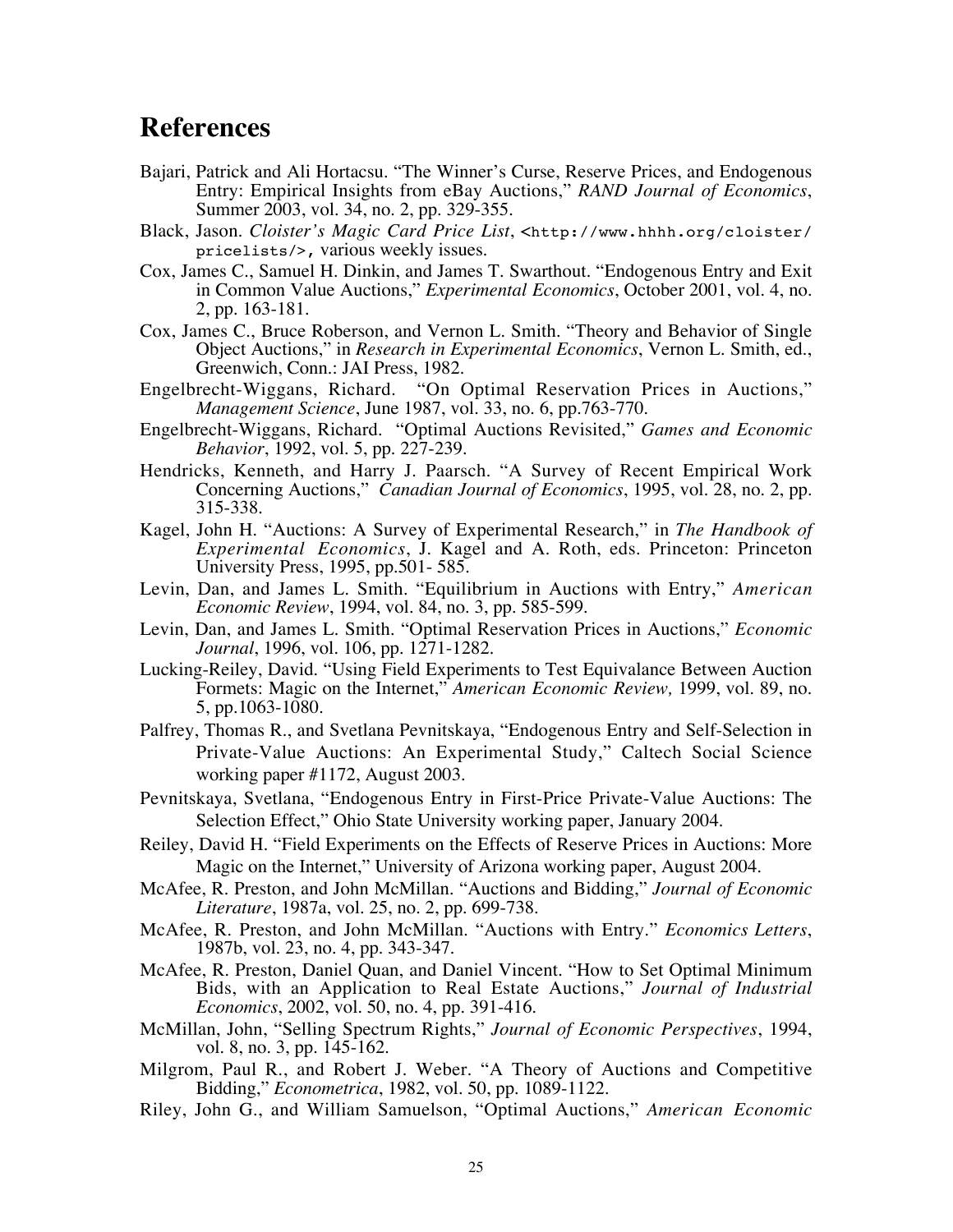*Review*, 1981, vol. 71, no. 3, pp. 381-392.

- Samuelson, William F. "Competitive Bidding with Entry Costs," *Economics Letters*, 1985, vol. 17, pp. 53-57.
- Smith, James L, and Dan Levin, "Entry Coordination, Market Thickness, and Social Welfare," International Journal of Game Theory, 2001, vol. 30, pp. 321-350.
- Vickrey, William. "Counterspeculation, Auctions, and Competitive Sealed Tenders," *Journal of Finance*, 1961, vol. 16, no.1, pp. 8-37.
- Wilson, Robert. "Strategic Analysis of Auctions," in *The Handbook of Game Theory*, R.J. Aumann and S. Hart, eds. New York: North-Holland, 1992, pp. 227-279.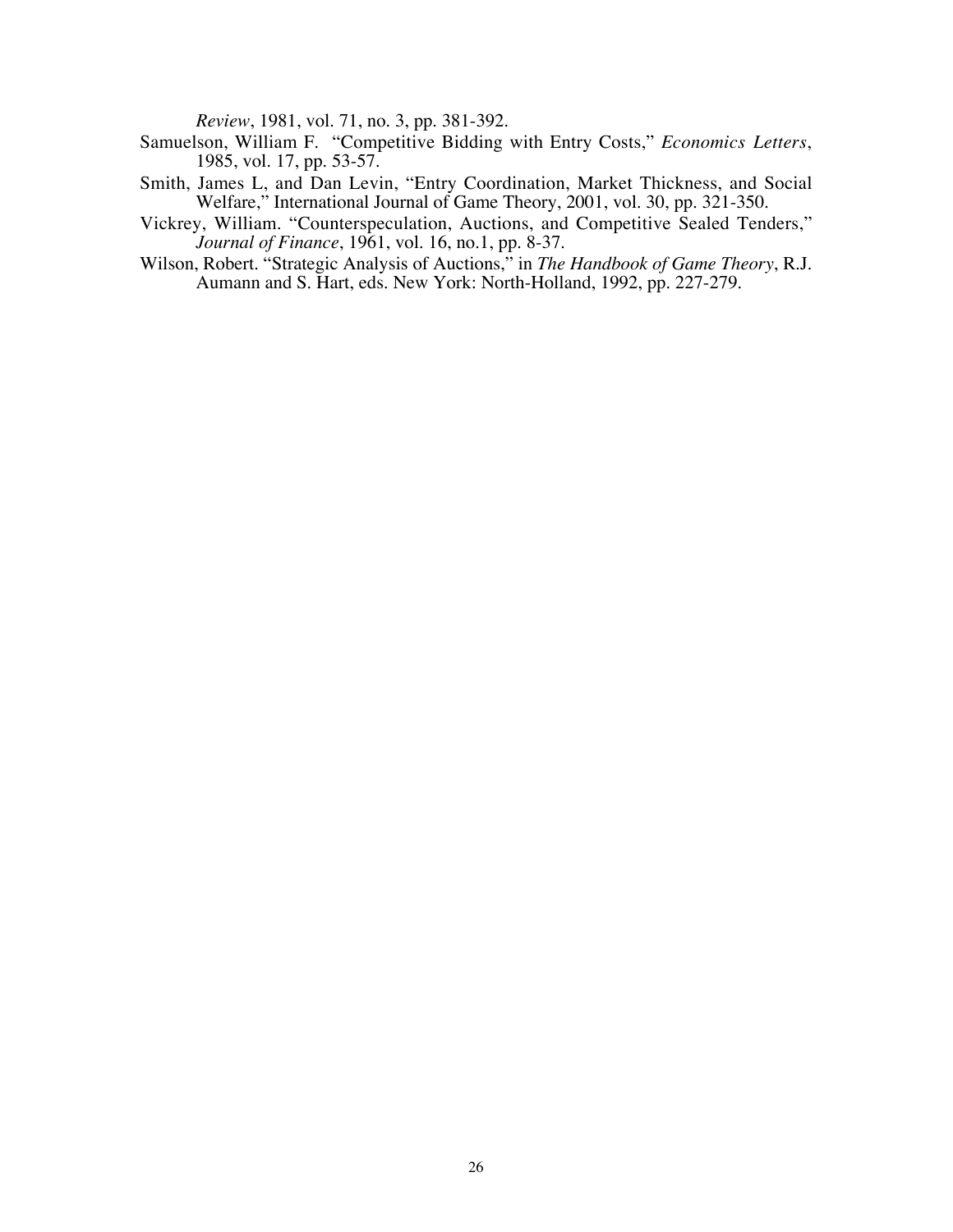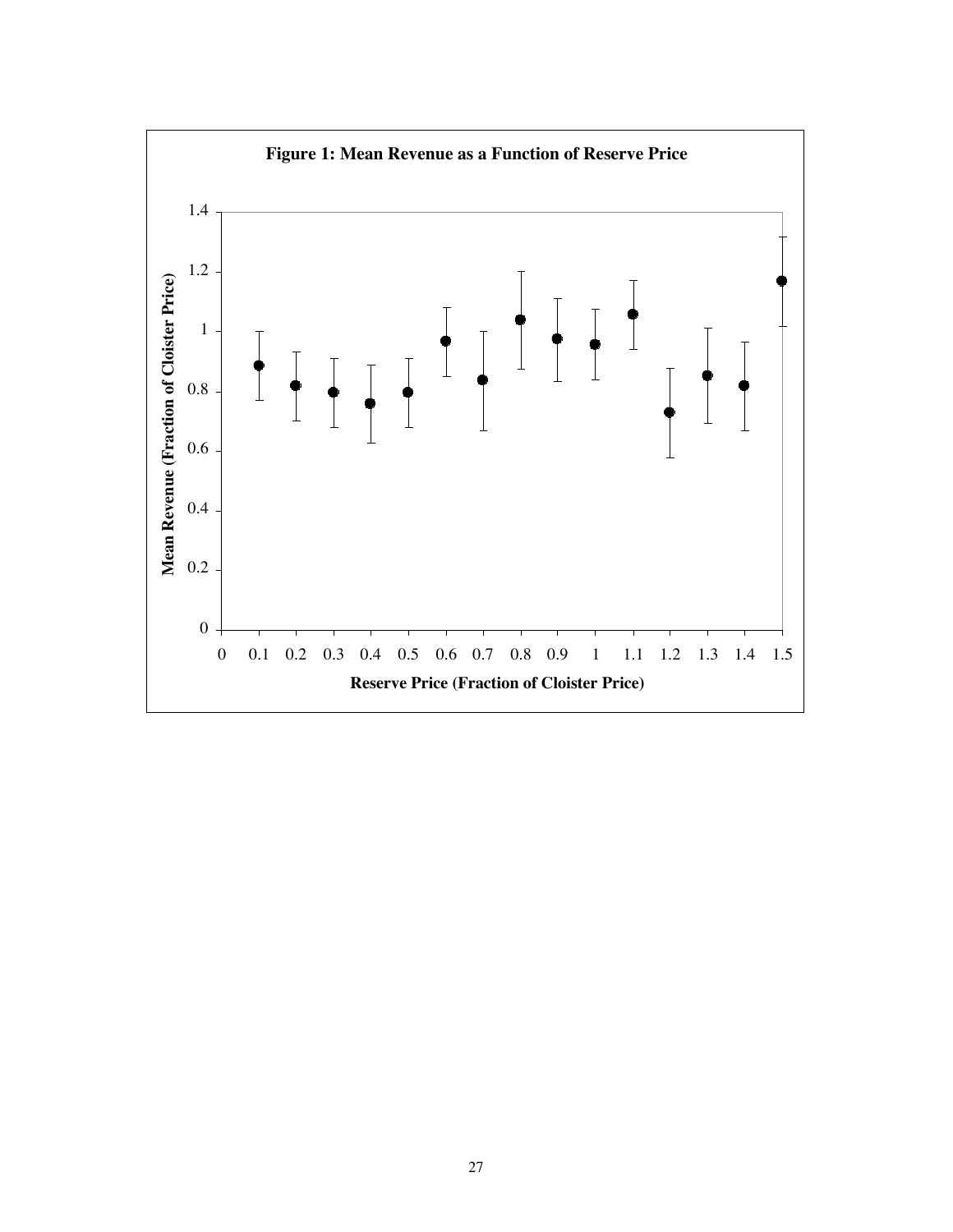|                                  |                 | <b>Auction AA</b>   <b>Auction AR</b> | <b>Auction BA</b>     | <b>Auction BR</b>     |
|----------------------------------|-----------------|---------------------------------------|-----------------------|-----------------------|
| Minimum bids?                    | No              | Yes                                   | $\overline{N}$        | Yes                   |
| Card set                         | Antiquities     | Antiquities                           | <b>Arabian Nights</b> | <b>Arabian Nights</b> |
| Start date                       | Fri, 24 Feb     | Fri, 10 Mar                           | Tue, 14 Mar           | Tue, 28 Feb           |
| End date                         | Fri, 3 Mar      | Fri, 17 Mar                           | Tue, 21 Mar           | Tue, 7 Mar            |
| Number of items for auction      | 86              | 86                                    | 78                    | 78                    |
| Number of items sold             | 86              | 47                                    | 78                    | 74                    |
| Revenue from twice-sold cards    | \$189.90        | \$234.75                              | \$758.25              | \$783.80              |
| Total auction revenue            | \$292.40        | \$234.75                              | \$774.75              | \$783.80              |
| Total number of bids             | 565             | 71                                    | 1583                  | 238                   |
| Total number of bidders          | 19              | 7                                     | 62                    | 42                    |
| from email invitations           | 12              | 5                                     | 46                    | $\overline{35}$       |
| from newsgroup announcements     | 7               | $\overline{c}$                        | 18                    | $\overline{7}$        |
| Number of email invitations sent | $\overline{52}$ | 50                                    | 232                   | 234                   |
| Number of winners                | $\overline{15}$ | 6                                     | 25                    | 27                    |
| Winner/bidder ratio              | 78.9%           | 85.7%                                 | 40.3%                 | 64.3%                 |
| Cards per winner:                |                 |                                       |                       |                       |
| Max                              | 25              | 26                                    | 12                    | 18                    |
| as share of total                | 29.1%           | 55.3%                                 | 15.4%                 | 24.3%                 |
| Min                              |                 | $\mathbf{1}$                          | 1                     |                       |
| Mean                             | 5.7             | 7.8                                   | 3.1                   | 2.7                   |
| Median                           | 3               | 3.5                                   | $\overline{2}$        | $\overline{2}$        |
| Payment per winner:              |                 |                                       |                       |                       |
| Max                              | \$70.00         | \$129.40                              | \$316.50              | \$128.00              |
| as share of total                | 23.9%           | 55.1%                                 | 40.9%                 | 16.3%                 |
| Min                              | \$3.00          | \$0.70                                | \$1.05                | \$2.55                |
| Mean                             | \$19.49         | \$39.13                               | \$30.99               | \$29.03               |
| Median                           | \$10.50         | \$23.68                               | \$13.15               | \$13.00               |

## **Table 1: Summary statistics for within-card experiments.**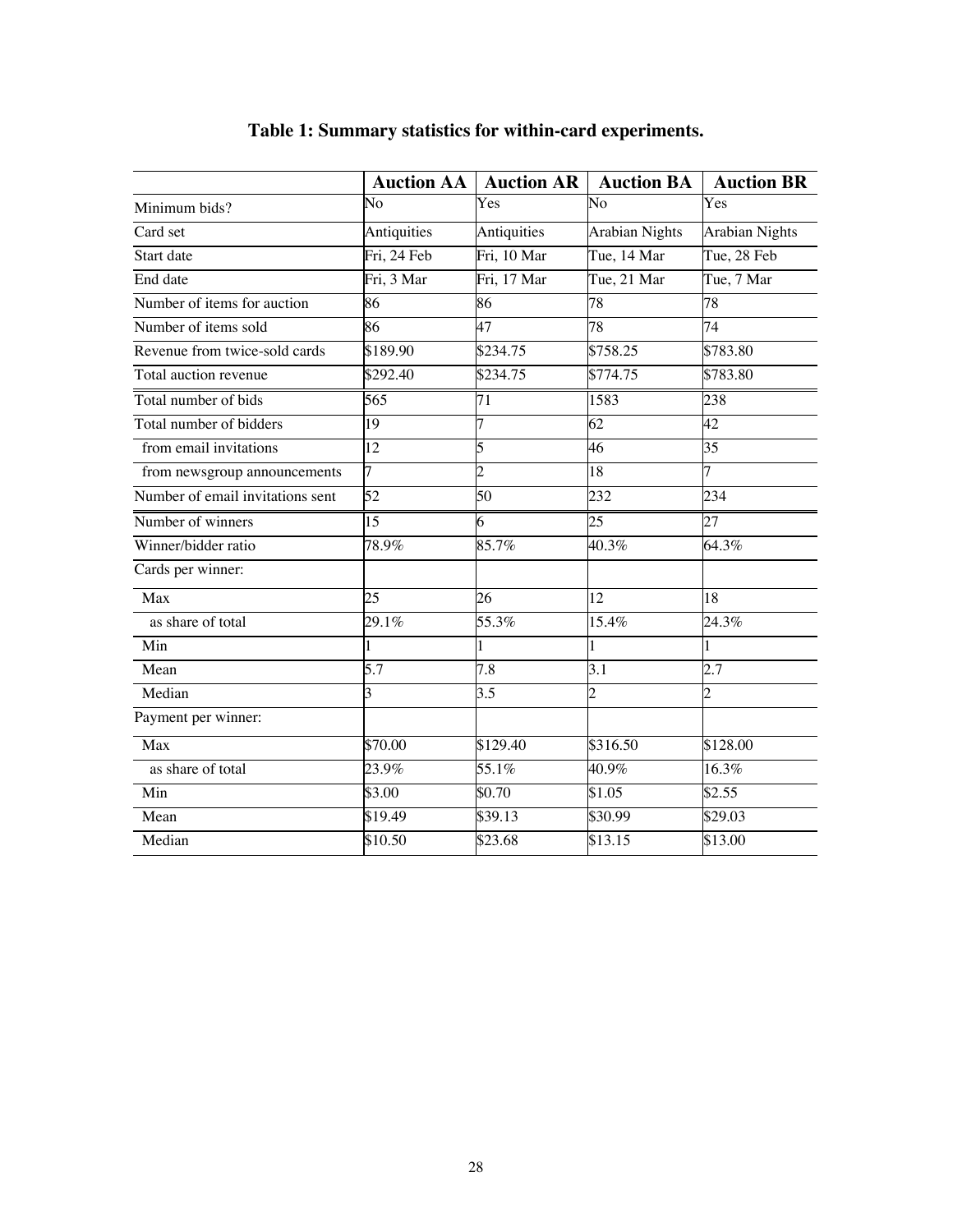|                             | <b>Auction AA</b> | <b>Auction AR</b> | <b>Auction BA</b> | <b>Auction BR</b>     |
|-----------------------------|-------------------|-------------------|-------------------|-----------------------|
| Minimum bids?               | No                | Yes               | No                | Yes                   |
| Card set                    | Antiquities       | Antiquities       | Arabian Nights    | <b>Arabian Nights</b> |
| Number of bidders           | 19                |                   | 62                | 42                    |
| Number of items for auction | 86                | 86                | 78                | 78                    |
| Number of bids per bidder:  |                   |                   |                   |                       |
| Mean                        | 29.7              | 10.1              | 25.5              | 5.7                   |
| Median                      | 13.0              | 4.0               | 14.0              | 4.0                   |
| Max                         | 86.0              | 29.0              | 78.0              | 30.0                  |
| Min                         | 1.0               | 1.0               | 1.0               | 1.0                   |

### **Table 2: Bids received in the within-card auctions.**

### **Table 3: Summary statistics for the between-card experiments.**

|                                  |             | Auction R1   Auction R2   Auction R3   Auction R4   Auction R0 |             |             |             |
|----------------------------------|-------------|----------------------------------------------------------------|-------------|-------------|-------------|
| Card set                         | Artifacts   | Black                                                          | White       | Blue        | Red/Green   |
| Start date                       | Tue, 3 Oct  | Fri, 6 Oct                                                     | Fri, 20 Oct | Mon, 23 Oct | Tue, 31 Oct |
| End date                         | Tue, 10 Oct | Fri, 13 Oct                                                    | Fri, 27 Oct | Mon, 30 Oct | Tue, 6 Nov  |
| Number of items for auction      | 99          | 99                                                             | 99          | 99          | 86          |
| Number of items sold             | 98          | 92                                                             | 77          | 78          | 86          |
| Mean reserve level               | 60%         | 60%                                                            | 85%         | 81%         | $0\%$       |
| Total number of bids             | 798         | 652                                                            | 366         | 401         | 1069        |
| Total number of bidders          | 57          | 55                                                             | 46          | 38          | 42          |
| Number of email invitations sent | 532         | 523                                                            | 512         | 489         | 472         |
| Total Cloister value             | 345.83      | 271.55                                                         | 285.87      | 224.89      | 327.05      |
| Total auction revenue            | 338.45      | 282.65                                                         | 260.95      | 219.25      | 316.70      |
| Revenue plus salvage             | 343.94      | 283.65                                                         | 269.48      | 224.52      | 316.70      |